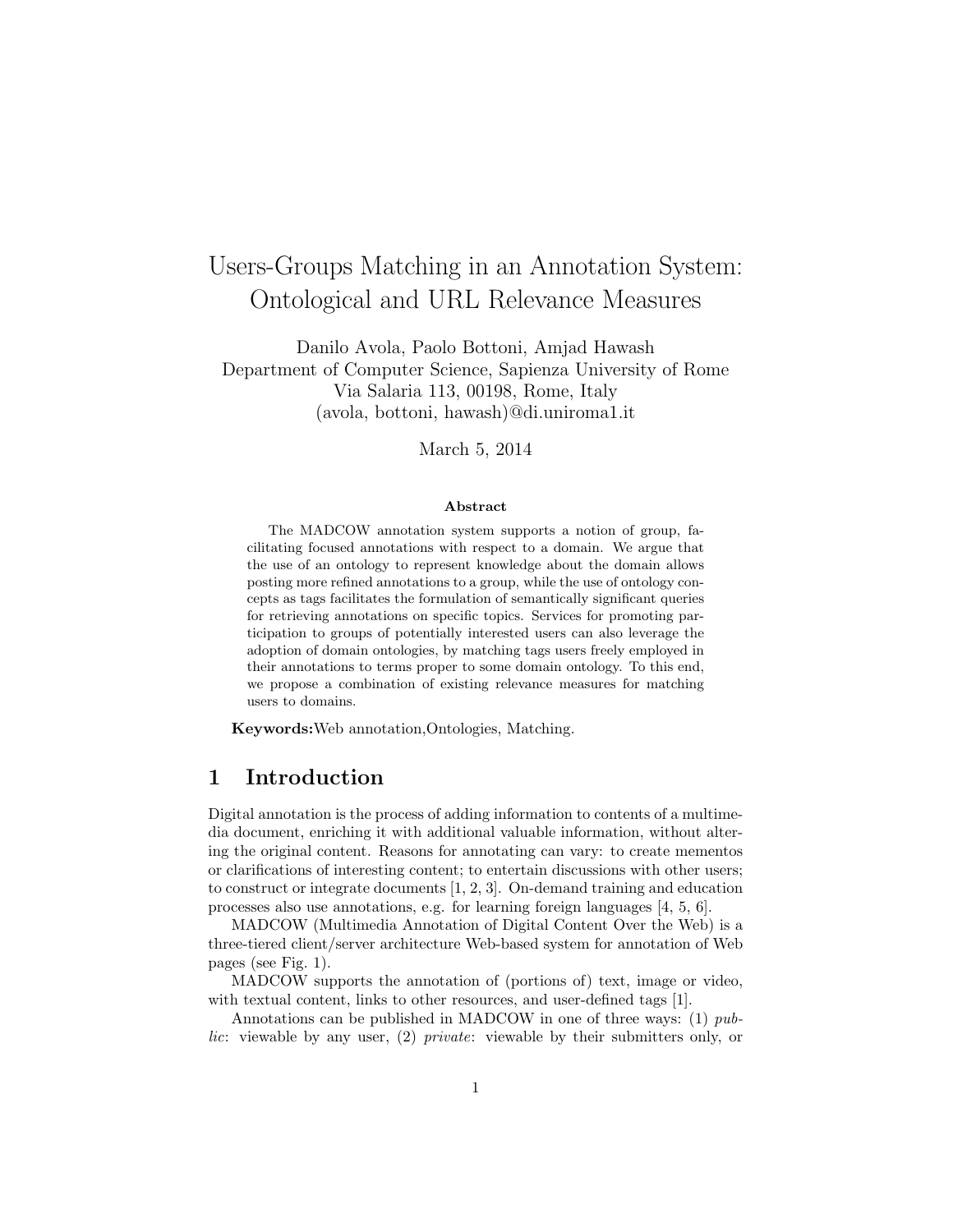

Fig. 1: MADCOW 3-tier Architecture.

(3) group-related: viewable only by members of the group to which they are posted. After selecting the Web content to be annotated, a pop-up window appears containing data related to the selected part and offering the possibility of adding some textual comment (the annotation), and a set of tags. In addition, it allows users to set the annotation type, the annotation visibility (private, public, or grouped), and it enables users to write down a list of groups' titles to which they can submit annotations (see Fig. 2).

Groups, introduced to MADCOW in [7], are typically focused on some topic of common interest and restrict publication of relevant annotations so that they can be read by all and only the group members, thus enhancing focusing and privacy of annotations, and supporting collaborative group activities.

Group owners deciding to invite users to their groups share similar, if symmetrical, problems with users looking for relevant groups. Owners want to attract users interested in the group topic, in order to promote collaboration, while users want to share their thoughts with people who can provide interesting feedback. In both cases, they do not want to lose time with users and annotations not relevant to their interests.

Prior to this work, the implementation of groups in the MADCOW system did not provide owners and users with automated support to identify potentially interesting matches for their interests, so that they had to manually search for them. Owners had to list all MADCOW users (possibly looking at the annotations they submitted publicly) and select some of them as receivers of invitations. This process becomes rapidly unwieldy as the number of users and annotations increases. In a similar way, users could refer only to scant information about the subject of the group, namely the title and a textual description of the group topic, as they cannot access the content of the annotations posted to the group.

In an experimental test, 152 students from eight different undergraduate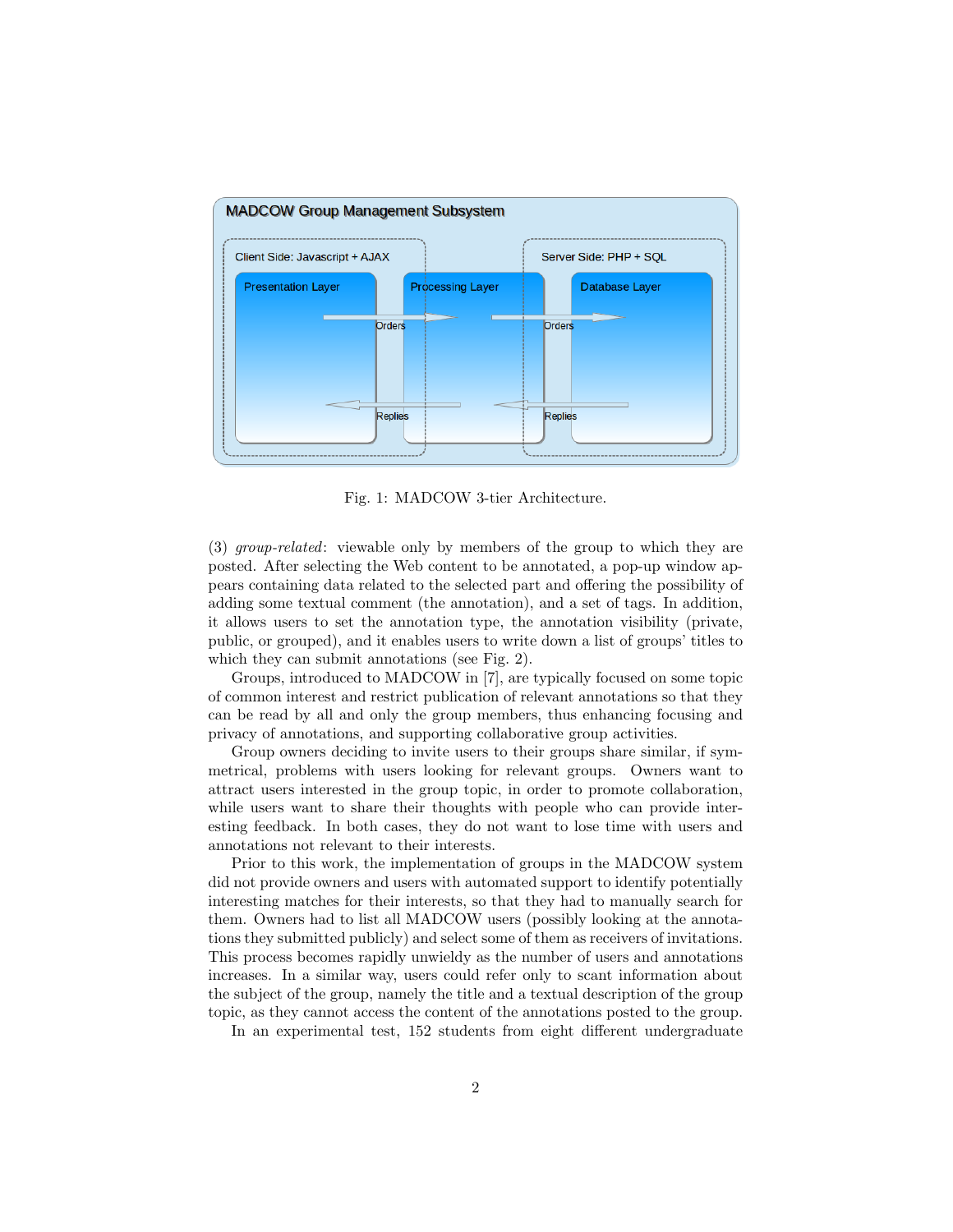

Fig. 2: Pop-up Annotation Window.

courses with their tutors were asked to use the system in order to check its feasibility and to measure a set of Human Computer Interaction metrics, such as Understandability of the different steps and Ease of use for the interface. Course tutors created different groups, all group-related services were tested, and results were gathered. Table 1 presents information about the number of times the different operations on groups were used and the average time needed to complete the operation. It is clear that manual invitation takes more time than any other operation.

|              | Create | Update | Invite | Join |
|--------------|--------|--------|--------|------|
| $#$ of times |        |        |        | 125  |
| Average      | 37.3   | 15.9   | 99.25  |      |

Table 1: Number and average duration (secs) for operations.

We argue that associating groups with publicly available representations of knowledge relevant to the group objectives, besides overcoming these problems, provides additional advantages to the whole annotation activity. Indeed, we rely on the selection of well defined terms in which to express domain knowledge [8], which can both be recognised as significant by users, and automatically searched for and manipulated by automated services [9, 10, 11, 12]. In particular, in the context of the Semantic Web, domain knowledge is typically represented in the form of ontologies expressed in XML-based languages, such as RDF [13] or OWL [14].

In this way, creators of groups become able to associate them with existing ontologies, by browsing among the available ones. The process can be assisted by letting creators provide sets of terms which reflect the intent of the group. The MADCOW Ontology Browser matches these terms with the collections of terms<sup>1</sup> associated with existing ontologies to propose those possibly appropriate for

 $^1\rm{From}$  now and on we will refer to ontology classes or concepts as terms.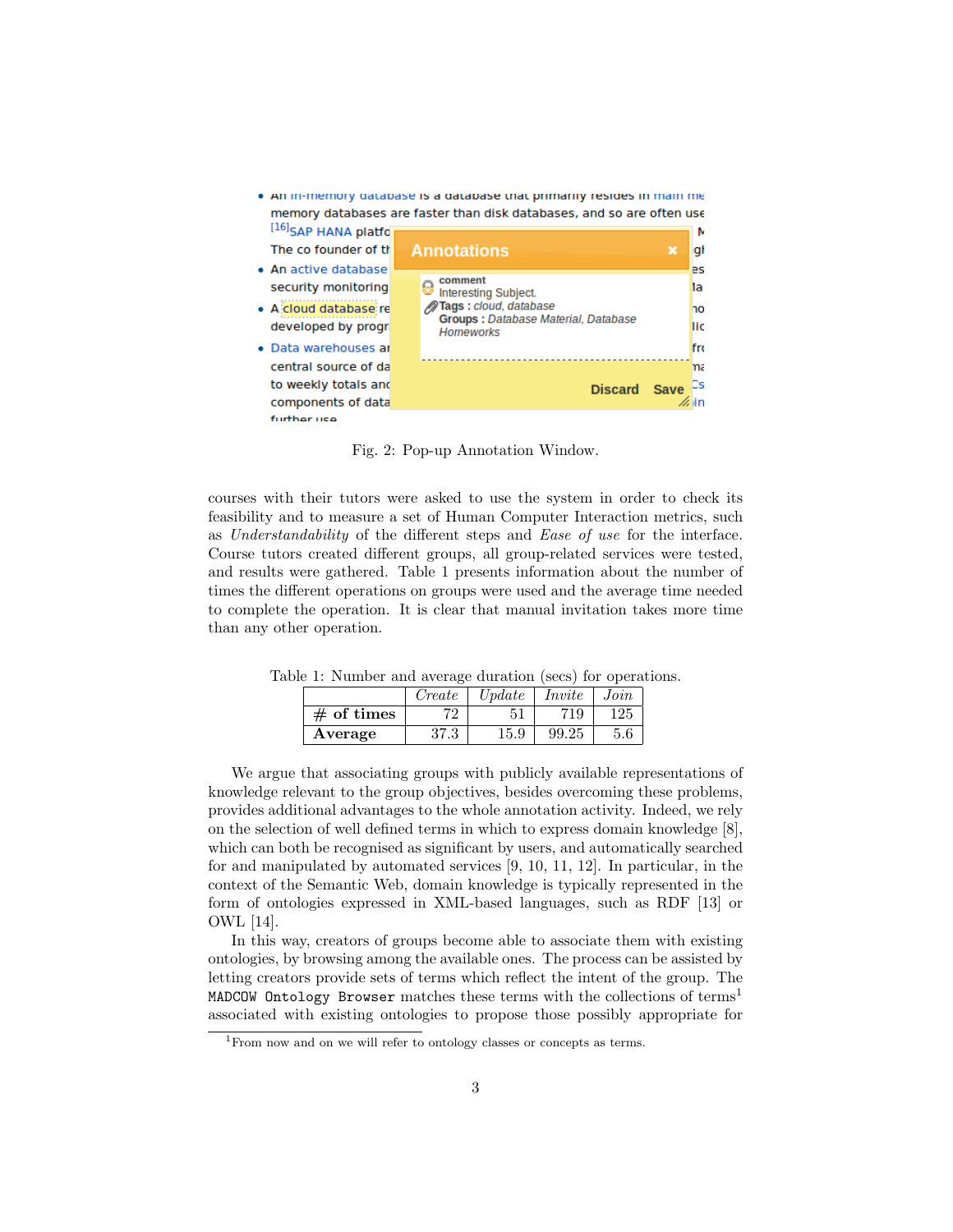the new group. Group owners can ask the system to retrieve a list of ontologies ranked according to relevance for their groups and select the ontology which better reflects the group's domain of interest.

Currently, the association between groups-ontologies is 1-1 from the group side and 1-n from the ontology side, i.e. a group can be associated with only one ontology, while an ontology can be assigned to more than one group. Fig. 3 represents the group-ontology association.



Fig. 3: Associations between groups, domains, and ontologies.

On the annotator's side, users can tag their annotations with terms. A group member can select terms from the group ontology to better reflect the content of the annotation, facilitating subsequent retrieval. Users looking for groups can equally submit terms reflecting their interests to the MADCOW Ontology Browser, which will propose groups associated with matching ontologies. Similarly, owners can look for users whose public annotations contain terms in the group ontology.

A group owner can identify an ontology reflecting the main focus of the domain for which the group was formed. The tags in the set of annotations produced by a user, not yet in the group, can then be compared with the terms associated with the ontology, to extract a relevance measure, based on the Class Match Measure (CMM) [15].

Another relevance measure is based on the collection of Web sites a user targets for annotation. Users annotating specialised sites usually share the same interests. Discovering that some fellow annotators already belong in some group could encourage others to be members in that group. On the other hand, group owners can look for users to invite among those who more frequently annotate Web sites which are targets of annotations for group members.

In this paper we illustrate these concepts and describe the implementation of the MADCOW Ontology Browser and its relation with mechanisms for group support. After considering related work in Section 2, we introduce relevance measures for matching and discuss their use in Section 3, sketching the storage of ontologies and describing the behavioral aspect of matching in Section 4. Section 5 presents an applicative scenario, with experimental results shown in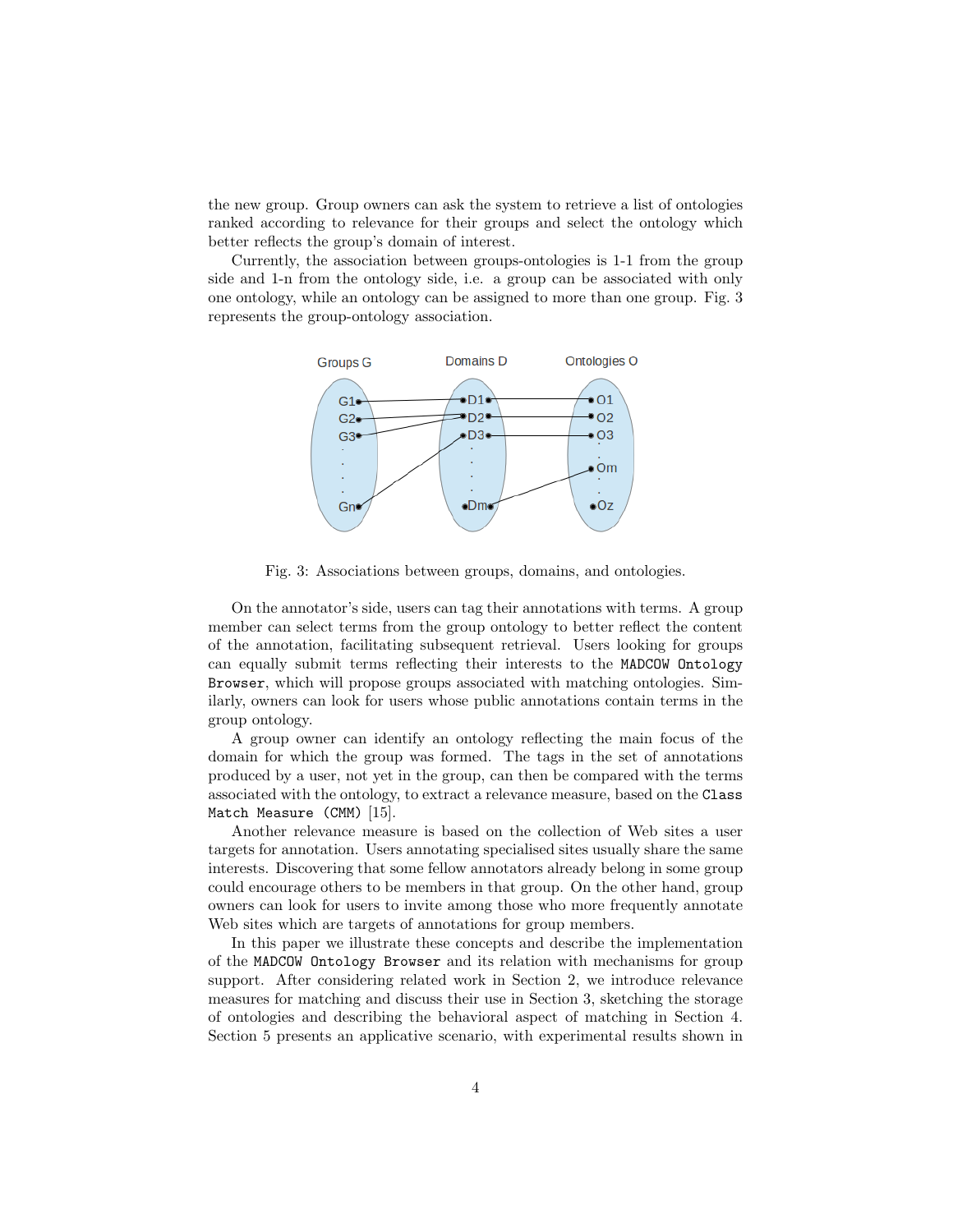Section 6, and Section 7 concludes the paper.

## 2 Related work

Ontologies were proposed as representational schemes for domain knowledge to enhance the retrieval process by Paralic and Kostjal [16], who compared the efficiency of retrieval in an ontology-based approach (implemented in the Webocrat system) with the vector and the latent semantic indexing models, obtaining promising results. In [17] a retrieval agent is described that provides access to information from multiple domains based on domain ontologies and users' interests.

Patel *et al.* explored the use of ontologies in order to automate common clinical tasks, e.g. selection of a patient cohort for clinical trials, by considering the matching of patient records to clinical trials as a problem of semantic retrieval [18]. In their approach, clinical trial criteria are formulated as queries to be matched against a knowledge base (represented as an ontology) to retrieve eligible patients.

The work in [19] aimed at designing an ontology mapping algorithm for effective product matching between heterogeneous classifications of products. In electronic commerce, each shopping mall has its own vocabulary and product hierarchy, increasing the semantic interoperability problem. Their primary goal is to minimize the number of retrieved products and to increase their relevance for customer searches.

Tangmunarunkit et al. match resources to application requests, comparing attributes advertised by resources with those required by jobs [20]. An ontologybased matchmaker performs resource selection by creating ontologies to declare resources and job requests and performing a semantic match between terms defined in the two ontologies. Similar to this, but in the area of human resource management, the work of [21] proposed an ontology-based approach to effectively match job seekers and job advertisements and applying a similarity-based approach to rank applicants.

Cantador et al. used representations of semantic user preferences for collaborative content retrieval, combining ontology-based user profiles to generate a shared semantic profile for a group of users [22]. They studied the feasibility of applying strategies for combining multiple individual preferences in a personalisation framework from a knowledge-based multimedia retrieval system. In their framework, user preferences are gathered in user profiles according to ontology concepts and used to retrieve ranked lists of items to be shown to users.

Several works deal with measuring the relevance of an ontology to a collection of terms. In [23], a similarity is defined between sets of concepts belonging to a common ontology. They defined a similarity between a single concept and a set of concepts and between two sets of concepts establishing some criteria that should be met, and implemented their algorithms in the Jena framework<sup>2</sup>.

<sup>2</sup>http://jena.sourceforge.net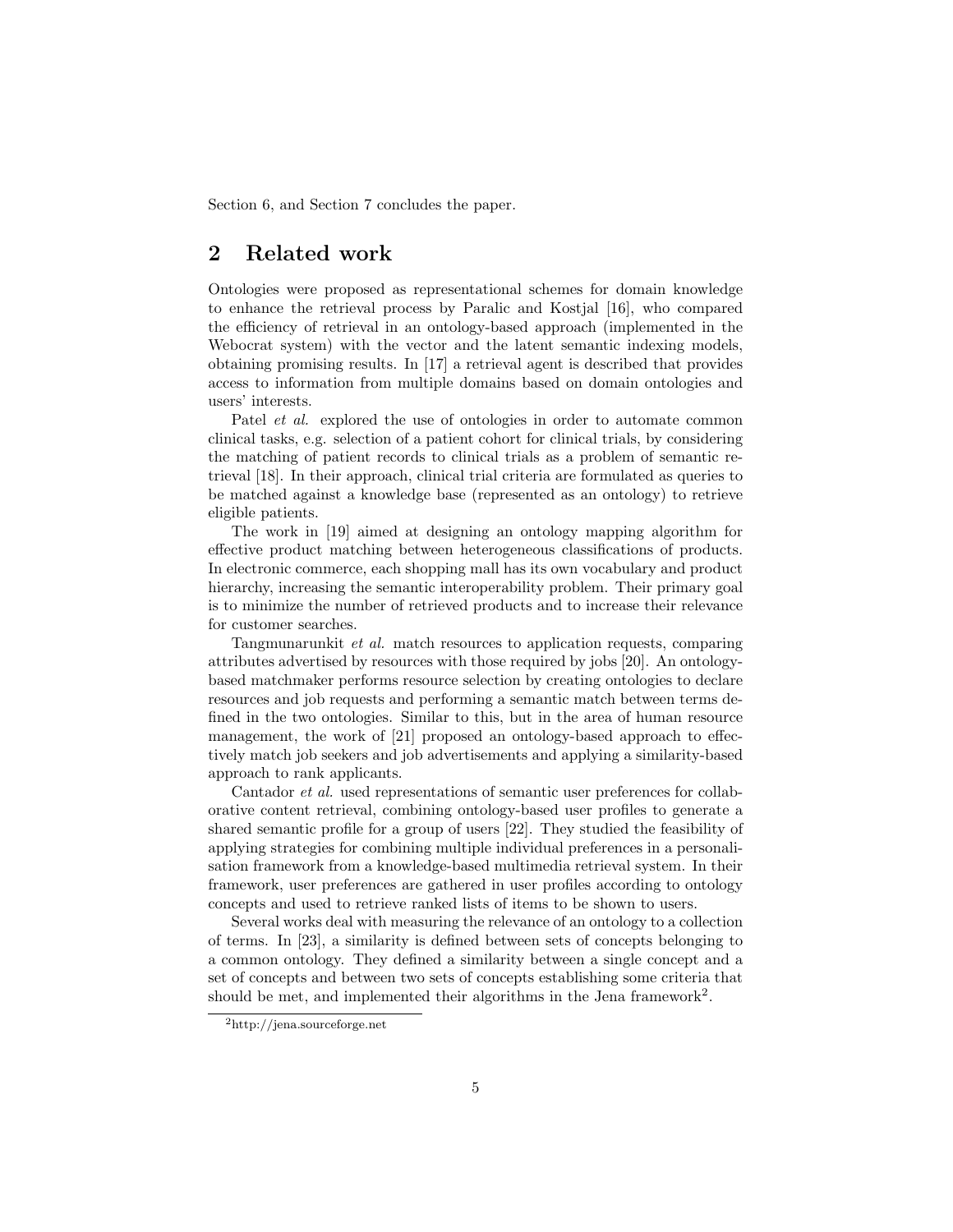Sentence similarity based on semantic nets and corpus statistics is treated in [24], focusing directly on computing the similarity between very short – one sentence long – texts. Their algorithm took into account semantic information and word order information implied in the sentences. The semantic similarity of two sentences is calculated using information from a structured lexical database and from corpus statistics.

In [25], the similarity relevance was extended to include the relations between completely different resources. They proposed a methodology to measure semantic relevance between resources based on ontological representation. Their proposed measurement took into account the different meaningful relations and rules for its calculations.

Most of annotation tools do not support the grouping of related users into one unit, while those which support it do not present the whole set of group related services provided by the MADCOW system. Diigo Toolbar<sup>3</sup> lets users create their own groups and invite other members, and provides some services for group archiving and groups dissemination, such as adding group links to users' websites and publishing group contents in blogs. A.nnotate<sup>4</sup> takes a snapshot of a document, Web page or image, to produce a read-only copy, which can be annotated and shared with other users. This does not amount exactly to group annotation, but the tool implements it in a group-like fashion. In Bounce<sup>5</sup>, users produce, and collaborate on, notes for snapshots of Web pages. In Stickis, user groups implement the idea of private annotation submission. In Reframe  $It^6$ , users can comment on a Web page via a sidebar and reply to others.  $C$ rocodoc<sup>7</sup> does not implement groups, but users can invite others to collaborate in realtime by sharing folders.

MADCOW differs from such systems in that it uses group-related services to facilitate the annotation process as a whole and automates the group joining process minimising time and effort and maximising the relevance of the suggestions.

Users' interests can be measured by studying the Web sites they visit. In [26], the Web access patterns of more than 280,000 users were studied for a 3G mobile network, observing the users' interests in applications. The accessed URLs were classified into broad categories such as social networking, dating, music, gaming, trading, etc. We argue here that annotations on the same URLs by different users can also reflect commonality of their interests.

This paper develops previous work in [27, 28], where ontological based groupsusers matching was introduced and portions of the MADCOW architecture relevant to group support were presented. We also presented a sketch of a set-theoretic formal definition of groups and of the actions involved in their management. Our contribution in this work is the implementation and the testing of the mechanisms needed to establish ontologies as a basis for user-group

<sup>3</sup>http://www.diigo.com/

<sup>4</sup>http://a.nnotate.com/

<sup>5</sup>http://www.bounceapp.com/

<sup>6</sup>http://reframeit.com

<sup>7</sup>http://crocodoc.com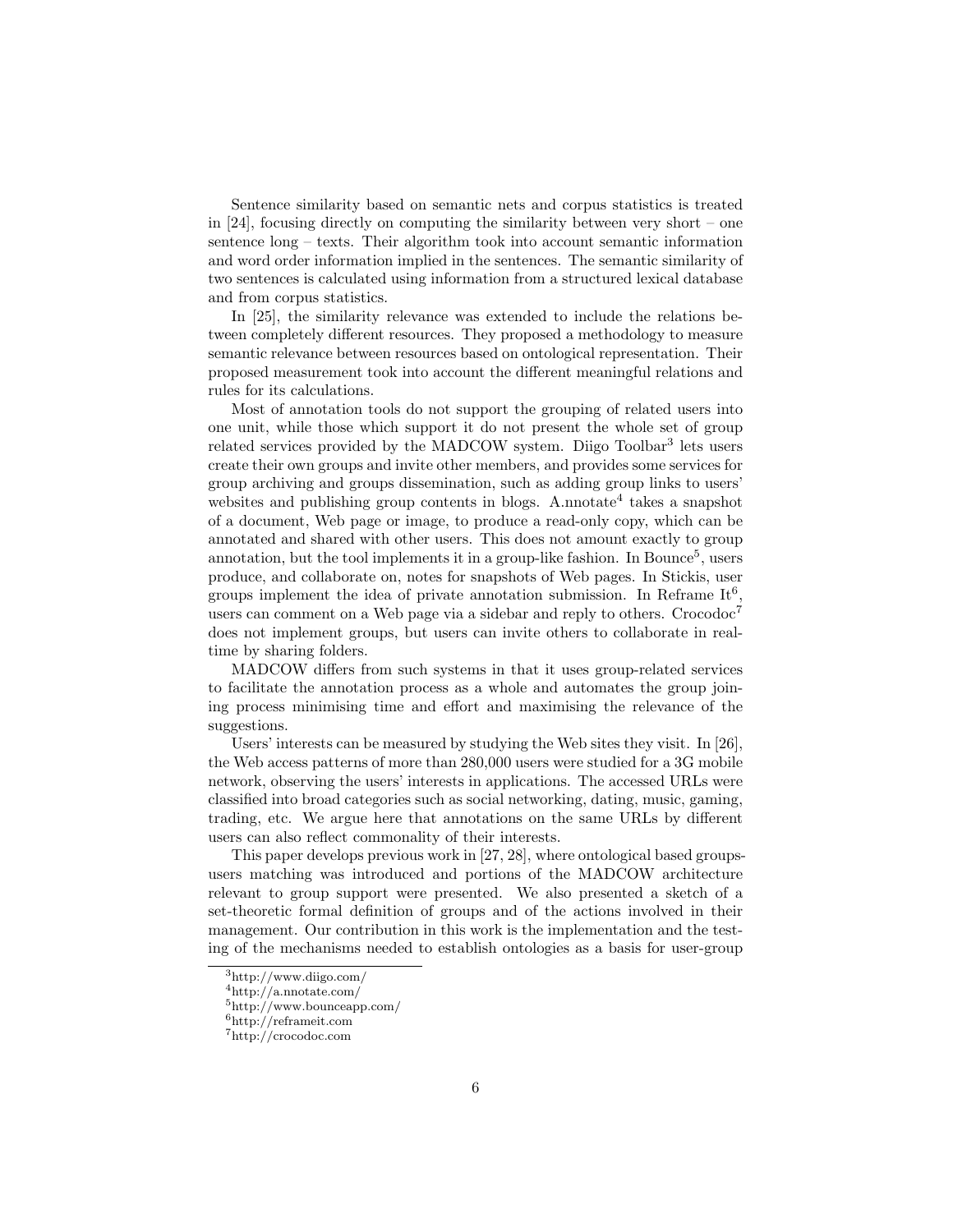matching, starting with the matching measurement techniques introduced in previous work. We also introduce another matching measurement (URL-Based Matching), whose results can be used as a further indicator in the user-group matching process.

## 3 Matching Measurements

Among the several measurements for evaluating the relation between a term and an ontology, we used and implemented two independent ones: ontology-based and URL-based.

### 3.1 Ontology-based measurement

The Class Match Measure (CMM) is meant to evaluate the coverage of an ontology for a given set of search terms by quantifying the relevance of these terms to the ontology itself. Relevance is calculated by performing binary matches (exact and partial) between each search term and each term in the ontology, and accumulating the results of these matches to obtain one single value for the whole process.

**Definition 1** Let  $C[\textbf{0}]$  be the set of terms for an ontology o,  $T[u]$  the set of terms for an entity u; then:

$$
I(c,t) = \begin{cases} 1 & if \ c = t \\ 0 & otherwise \end{cases}
$$

$$
E(C[o], T[u]) = \sum_{c \in C[o]} \sum_{t \in T[u]} I(c,t)
$$

$$
J(c,t) = \begin{cases} 1 & if \ c \ contains \ t \\ 0 & otherwise \end{cases}
$$

$$
P(C[o], T[u]) = \sum_{c \in C[o]} \sum_{t \in T[u]} J(c,t)
$$

where  $E(C[o], T[u])$  and  $P(C[o], T[u])$  are the exact and partial matches between o and u terms, respectively. We then obtain  $CMM(o, u) = \alpha E(C[o], T[u]) +$  $\beta P(C[o], T[u])$ .

So, for a given ontology o and two different sets of terms,  $t_1$  and  $t_2$ ,  $CMM(o, t_1)$  $CMM(o, t_2)$  indicates that the set  $t_1$  is more relevant to the ontology o than the set  $t_2$ .

Assuming that domains have been associated with proper ontologies, we introduce the following definitions in order to define three different relevance measures based on CMM.

- 1.  $D = \{D_1, \ldots, D_f\}$  is a set of domains with each  $D_i$  described by a set of terms,  $\Delta_i = \{l_1^i, \ldots, l_{n_i}^i\}.$
- 2.  $T[G] = \{t_1, \ldots, t_c\}$  is the set of terms for group G.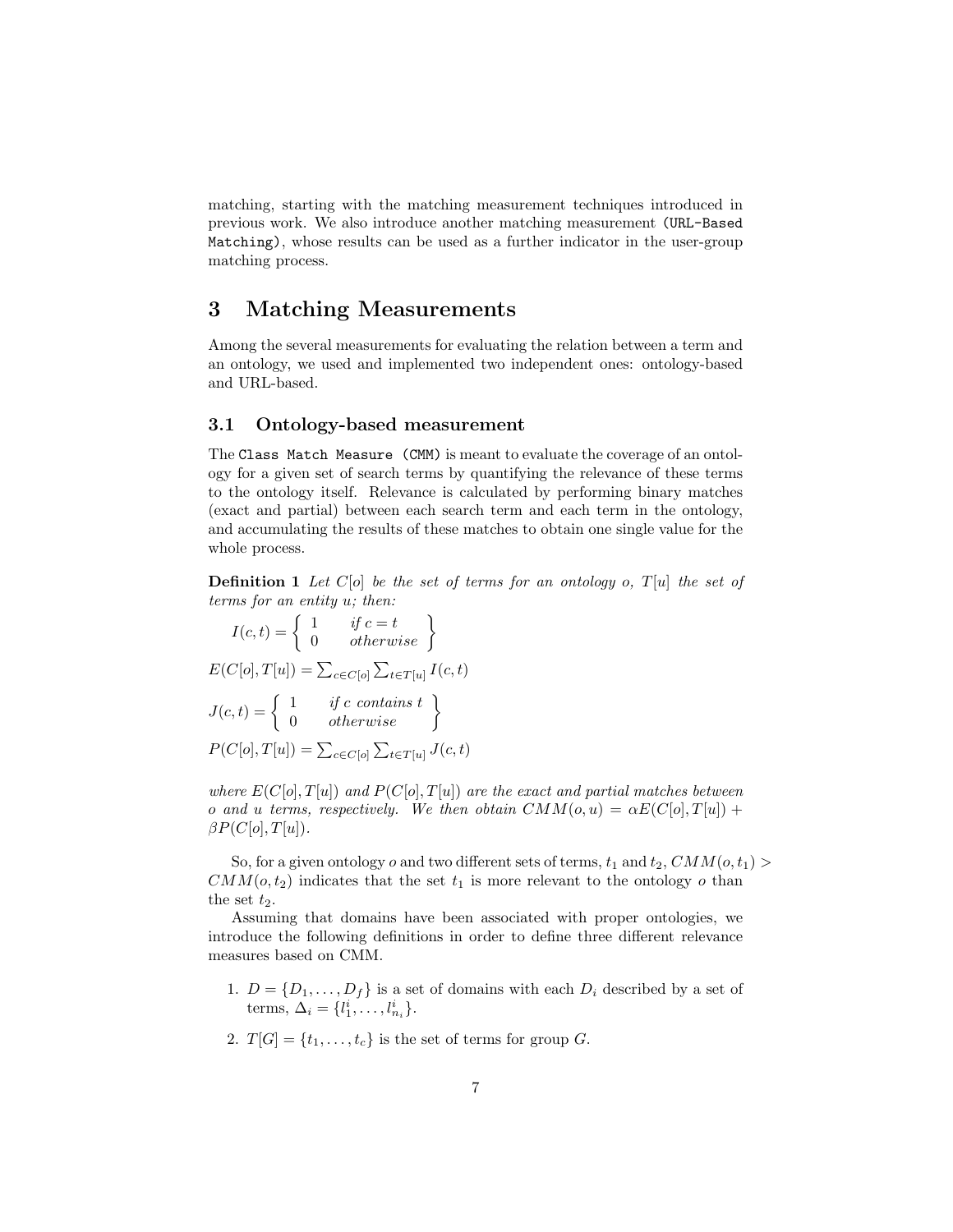- 3.  $U = \{u_1, \ldots, u_m\}$  is a set of MADCOW users.
- 4.  $TGP[u_i] = \{tgp_1^i, \ldots, tgp_{q_i}^i\}$  and  $TGV[u_i] = \{tgv_1^i, \ldots, tgv_{s_i}^i\}$  are the sets of tags used in public, resp. private, annotations by user  $u_i$ , for  $i =$  $1, \ldots, m$ .
- 5.  $R = [r_1, \ldots, r_k]$  is the array of all result matches, with  $k = f$  or  $k = m$ , depending on whether we are matching towards domains or users.

We introduce three measures:

1. Group-Domain Relevance: This measure is used in the group-domain association process, to support groups' owners in identifying appropriate domains for their groups. The evaluation of the match between G and one of the domains in  $D$ , say  $D_i$ , requires checking the existence of a term from  $T[G]$  in the set  $\Delta_i$ , taking into account exact and partial matches. Fig. 4 depicts the group-ontology matching.



Fig. 4: Group-Ontology Matching.

The relevance of the domains in  $D$  for a group  $G$  is stored in  $R$ , where  $r_w$  represents the match between G and  $\Delta_w$ , and it is calculated as<sup>8</sup>  $CMM(\Delta_w, T[G]) = \alpha E(\Delta_w, T[G]) + \beta P(\Delta_w, T[G]).$ 

2. Domain-Users Relevance: This measure supports groups' owners in identifying potential members for their groups. Matching a group  $G$  (associated with the domain  $D_i$ ) to a user  $u_w \in U$  requires checking the existence

<sup>&</sup>lt;sup>8</sup>The coefficients  $\alpha$  and  $\beta$  are determined here to be 0.6 and 0.4 respectively (thus giving more importance to exact matches).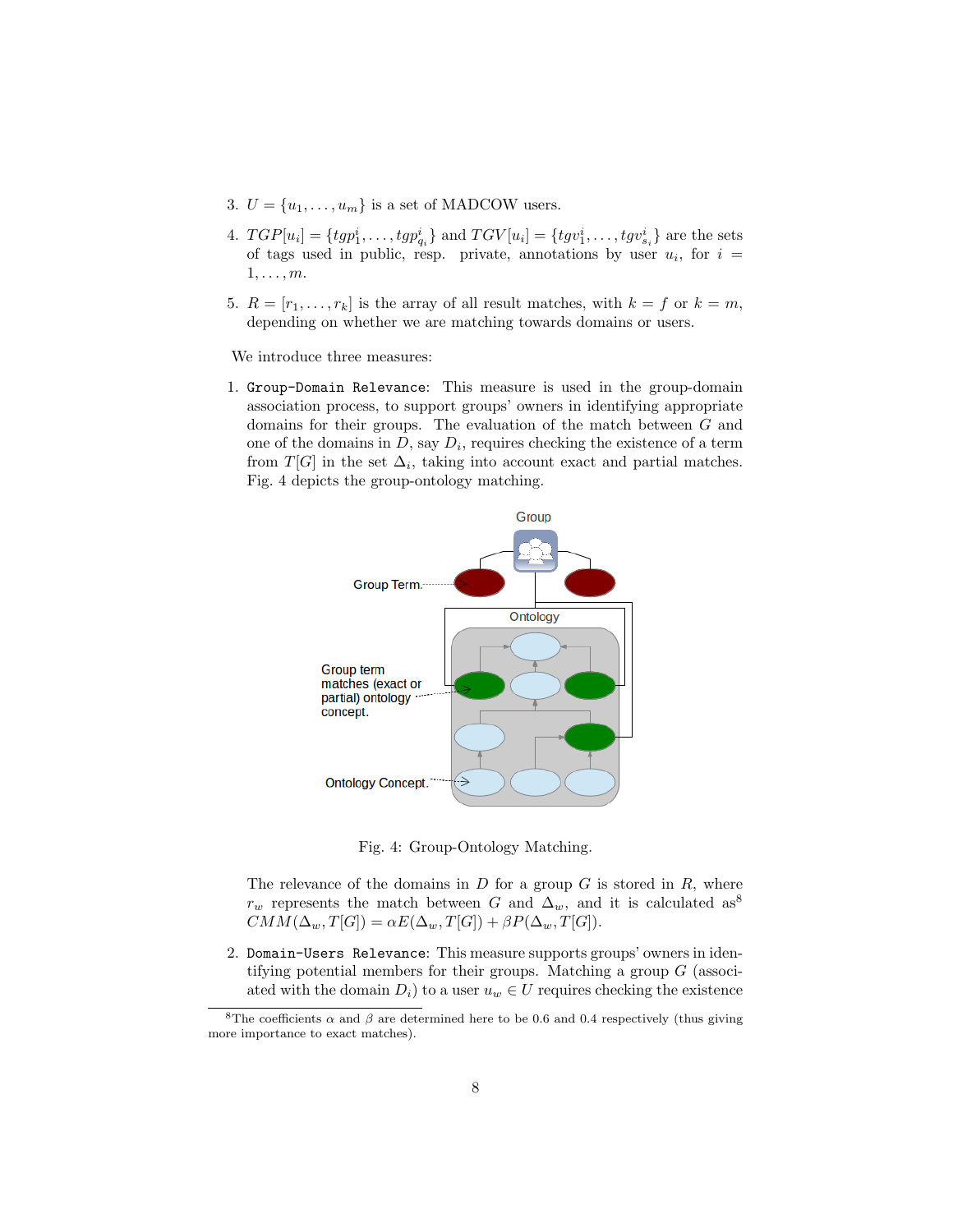in  $\{l_1^i, \ldots, l_{n_i}^i\}$  of a tag from  $TGP[u_w]$  (as depicted in Fig. 5). To rank  $u_w$ 's relevance for G, we store in R the weighted sum of total and partial matches between  $\Delta_i$  and  $TGP[u_w]$ , calculated as<sup>8</sup>  $CMM(\Delta_i, TGP[u_w]) =$  $\alpha E(\Delta_i, TGP[u_w]) + \beta P(\Delta_i, TGP[u_w]).$ 



Group-User suggestions is activated

Fig. 5: Domain-User Matching.

3. User-Domains Relevance: This measure supports users in identifying relevant groups according to their interests. It is calculated in the same way as Domain-Users Relevance, but the matching now is executed between the sets  $TGV[u_w]$  and  $TGP[u_w]$  for all the domains in the system. In this case, elements in  $R$  represent the relevance for all domains in the system with the user  $u_w$  and each element equals  $CMM(\Delta_i, TGP[u_w]) +$  $CMM(\Delta_i, TGV[u_w]), i.e.^8 \alpha E(\Delta_i, TGP[u_w]) + \beta P(\Delta_i, TGP[u_w])$ 

 $+\alpha E(\Delta_i, TGV[u_w]) + \beta P(\Delta_i, TGV[u_w])$ . All groups associated with the same domain have the same rank.

For the last two measures, the occurrences of tags in different annotations by the same user are counted, so that  $I(c, t)$  and  $J(c, t)$  in Definition 1 are multiplied by the number of occurrences of t.

The following pseudocode provides a representation of the process by which the relevance of ontologies from a given set is calculated for a group G represented by its terms<sup>9</sup>. We assume that ontologies is an array whose elements maintain the information on the different ontologies.

<sup>&</sup>lt;sup>9</sup>The code uses nested loops to facilitate understanding. Loops are actually implemented through suitable SQL statements.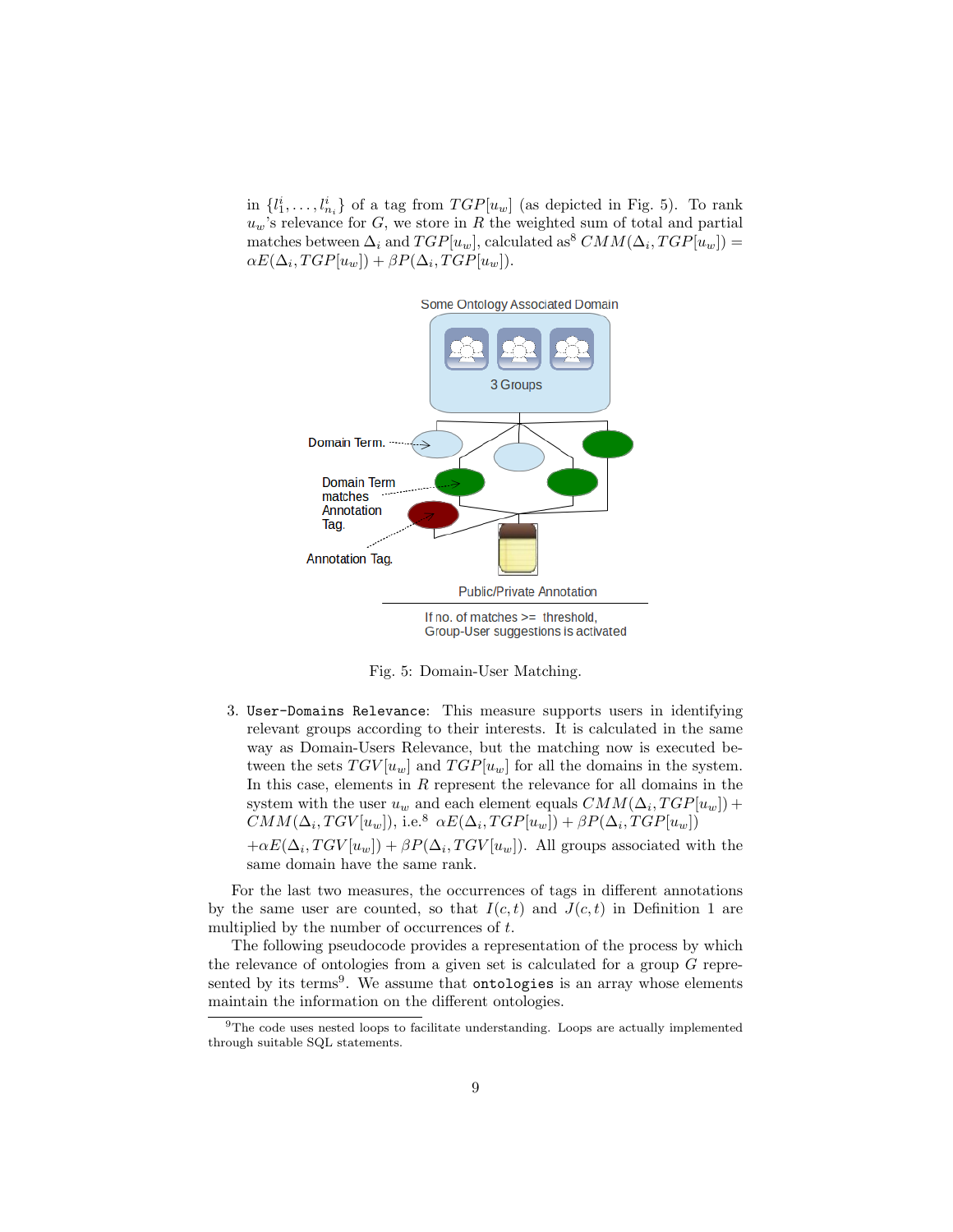```
\ln = ontologies.length; ranks = new array[ln] of \text{int};<br>relevance = new array[ln] of \text{float};\text{exactMatch} = \text{partialMatch} = 0;\textbf{for} \, ( \, i \, = \, 0 \, ; i {<} \ln \, ; \, i {+} \} \ \textbf{relevance} \, [ \, i \, ] \, = \, \texttt{matchMeas} \, ( \texttt{G. terms , ontologies} \, [ \, i \, ] \, . \, \texttt{terms} \, )ranks = computeRanking (relevance);float matchMeas(gTerms[], oTerms[]) {
  \mathbf{for} \, (i = 0; i \leq T \, \text{terms} \, . \, \text{length} \, ; i++) \ \mathbf{for} \, (j = 0; j \leq T \, \text{terms} \, . \, \text{length} \, ; j++)\begin{aligned} \textbf{if (} \text{gTerms}[i] &= \text{oTerms}[j] ) \text{ exactMatch++;} \ \textbf{elseif (} \text{isTokenIn(} \text{gTerms}[i], \text{oTerms}[j] ) ) \text{ partialMatch++;} \ \textbf{return} \text{ exactMatch} &= \text{0.6 + partialMatch+0.4;} \end{aligned}}
```
The following example illustrates the process of matching a group with two ontologies.

### 3.1.1 Example

Given the fragments of the Animal and Plant ontologies in Figs. 6 and 7, let G be a group with terms (creature, plant, woody, vascular). We need to check the relevance of the two ontologies for the group.



Fig. 6: A fragment of the Animal Ontology.



Fig. 7: A fragment of the Plant Ontology.

The Exact and Partial Match Measures for the sets of terms are given in Table 2, from which we derive:  $CMM(G, Animal) = (1+1+0+0)*0.6+(0+1+$  $(0+0)*0.4 = 1.6$  and  $CMM(G, Plant) = 0+1+0+0)*0.6+(0+3+1+1)*0.4 =$ 2.6.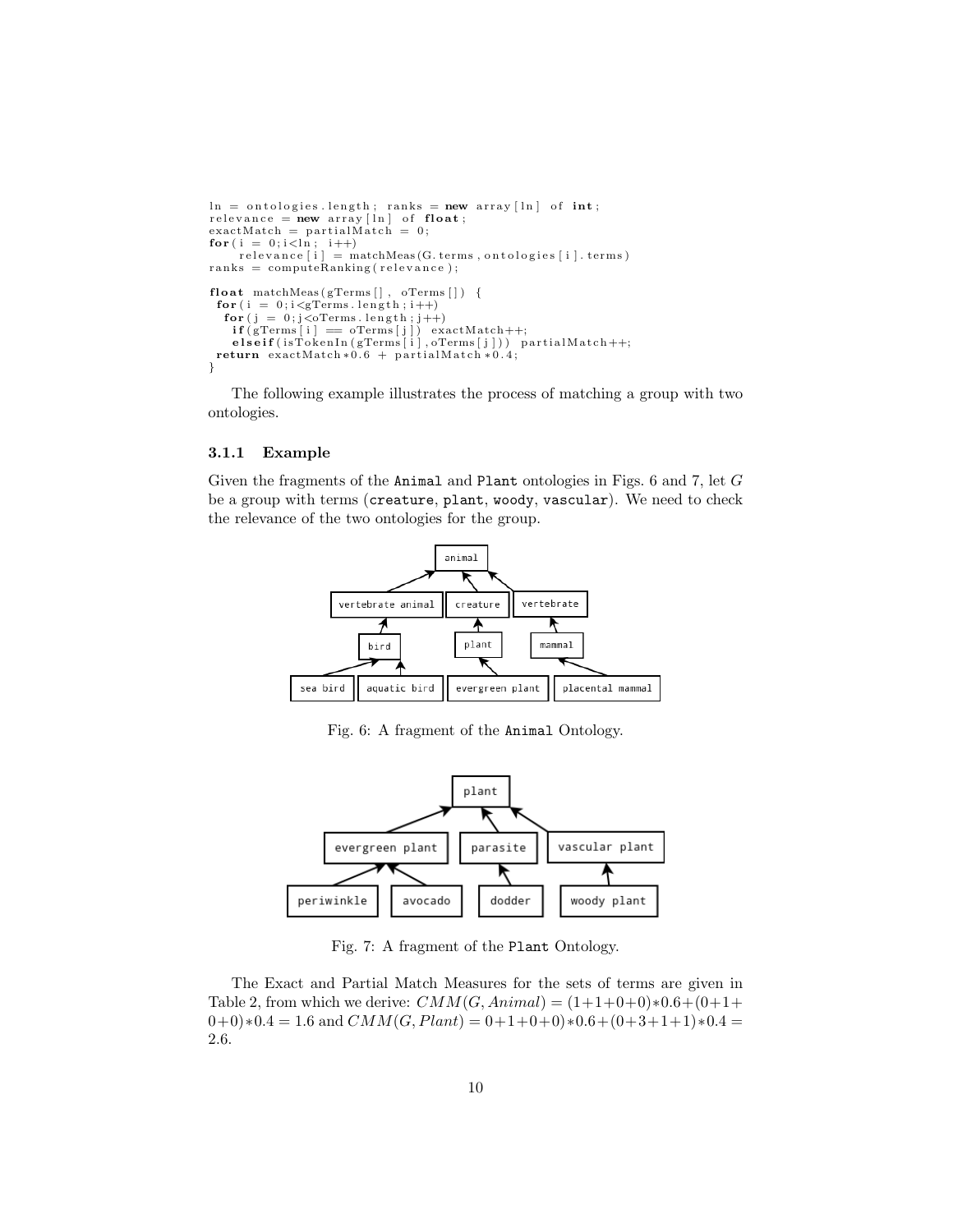|             | $\cdots$            |       |       |          |  |  |  |
|-------------|---------------------|-------|-------|----------|--|--|--|
|             | createure           | plant | woody | vascular |  |  |  |
| Exact       |                     |       |       |          |  |  |  |
| Partial     |                     |       |       |          |  |  |  |
|             | with Plant Ontology |       |       |          |  |  |  |
|             | $create =$          | plant | woodu | vascular |  |  |  |
| $\rm Exact$ |                     |       |       |          |  |  |  |
| Partial     |                     |       |       |          |  |  |  |

Table 2: Exact and Partial Matches with Animal Ontology

Based on these values, we can then rank the two ontologies:

 $Relevance(G, Animal) = 1.6, Rank(Animal) = 2,$  $Relevance(G, Plant) = 2.6, Rank(Plant) = 1,$ with resulting array  $R = [1.6, 2.6]$ .

### 3.2 URL-based measurement

URL matching is based on the following considerations:

- 1. A group owner may be interested in users who annotate pages which are also annotated by group members, ranking them according to the number of annotations.
- 2. A user may be interested in groups whose members consistently annotate pages also annotated by him or her, ranking them according to the number of annotations.

For URL matching, the system excludes the file name from the URL, assuming that the path to the directory containing the page is still representative of the topic.

URL matching is used in both the processes of suggesting users to a group owner and of suggesting groups to a user. For the first case, given a group G and the set of MADCOW users  $U = \{u_1, \ldots, u_s\}$ , let  $URL_w = \{url_1^w, \ldots, url_{n_w}^w\}$ be the set of URLs annotated by the user  $u_w$ , who is not member in G, with  $A_i^w = \{a_1^i, \ldots, a_k^i\}$  the set of public annotations for  $url_i^w$  by user w. Let  $\Upsilon =$  $\{v_1, \ldots, v_m\}$  be the set of URLs annotated by all group members. Let  $R =$  $[r_1, \ldots, r_s]$  be the array of URL-based relevances to group G for the users in U, with  $r_w = \sum_{i=1}^{n_w} M(wrl_i^w, \Upsilon)$ , and:

$$
M(url_i^w, v_j) = \left\{ \begin{array}{ll} |A_i^w| & \textbf{if} \; url_i^w \in \Upsilon \\ 0 & otherwise \end{array} \right\}
$$

In the process of suggesting groups to a user, the same matching is executed taking into account user's private and public annotations. In this case we consider all URLs which have been annotated by user  $u_w$ , irrespective of whether public or private annotations were used. Calculating user relevance depends on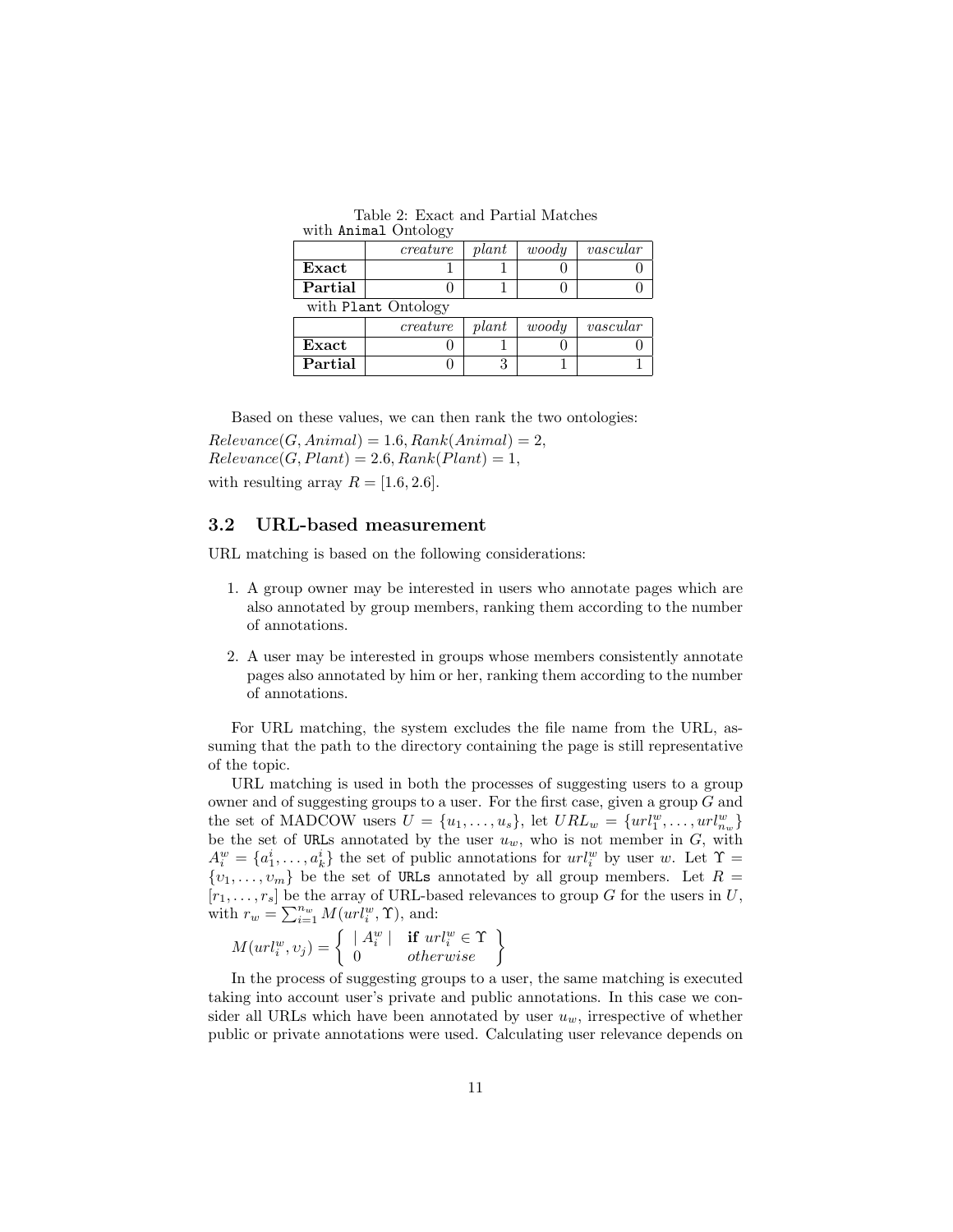$\mid A_i^w \mid,$  the number of submitted annotations to a matched URL for a user, so that  $r_i > r_j$  means that the first user submitted more annotations than the second one with respect to the matched URLs.

The URL matching process for suggesting users to a group owner is computed as follows<sup>9</sup>, assuming we have available the array users where the content of  $U$ is stored.

```
void executeURLMatch (group, int [] ranks) {
usrNmb = users.length;relevance = new array [usrNmb] of int;groupURLs = loadURLs(group);<br>for(i = 0; i<usrNmb; i++) {<br>userURLs = users[i].loadUserURLs();
   \textbf{for} \, ( \, j = 0; \, \, j < \text{userURLs }.\, \text{length}; \, \, j++)\ \textbf{if} \, \, \, (\text{groupURLs }.\, \text{contains } (\text{userURLs }[\, j \, ]\,))relevance[i] += user \nURL[j].get \nNoOFubAnns();}
 ranks = computeRanking (relevance);}
```
In Fig. 8, suppose the MADCOW user is not a member in a group. The rounded squares represent the sets of URLs annotated by the user and the set of group members. Numbers inside URLs indicate how many annotations the user posted for URLs also annotated by group members. The sum of these numbers (in all shared URLs) represents how much this user's interests are close to those of the group members.



Fig. 8: URL Matching Illustration.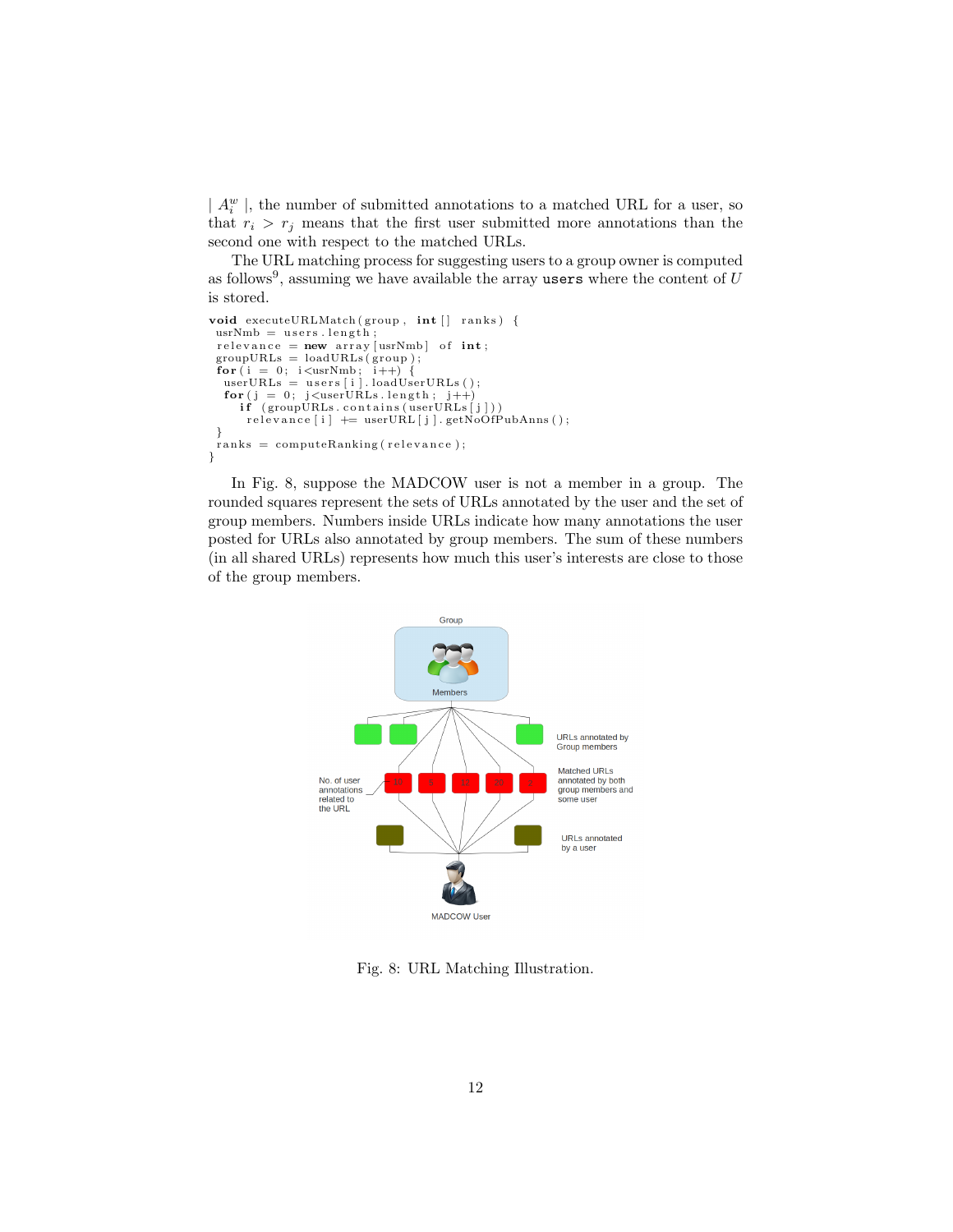### 3.2.1 Example

Suppose we have 3 users who are not members in the group  $G$ . Every user has number of annotations in set of URLS as follows:

 $user1 = \{ur11, ur12\}$  (with 7 and 15 annotations).  $user2 = {url1, url4, url6}$  (with 3, 3, and 10).  $user3 = \{ur16, ur13\}$  (with 6 and 12).

and suppose members of G annotated the set  $URL = \{url1, url2, url3, url4,$ url5}. Then, we have:

 $Relevance(user1, G) = 22, Rank(user1) = 1,$  $Relevance(user2, G) = 6, Rank(user2) = 3,$  $Relevance(user3, G) = 12, Rank(user3) = 2,$ 

with resulting array  $R = [22, 6, 12]$ .

### 3.3 Filters

The system excludes some users/groups from matching:

- Users: for a group owner requesting candidate members, the system excludes users who are already members in the group, those who have already been invited to join the group, or with pending join requests.
- Groups: for a user requesting candidate groups the system excludes groups owned by the user, those of which the user is a member, and those to which join requests were sent or from which invitations have been received.

## 4 Ontologies Repository and Behavioral Description

We describe the ontologies used in the testing sessions and illustrate the behavior of the system in executing the two ontological and URL based matches.

### 4.1 Ontologies Repository

We built a repository from 6 different ontologies: Animals (with 899 concepts), Plants (709 concepts), Finance (2037), Artificial Intelligence (2386), Vehicles (168) and Viruses (296) gathered from [30]. The ontologies are composed of a set of terms and IS A relationships, with a text describing each term. Ontologies are represented via MySQL tables for faster access [31] and fast calculation of exact and partial matches. A fragment of the Entity-Relationship diagram for the repository is shown in Fig. 9.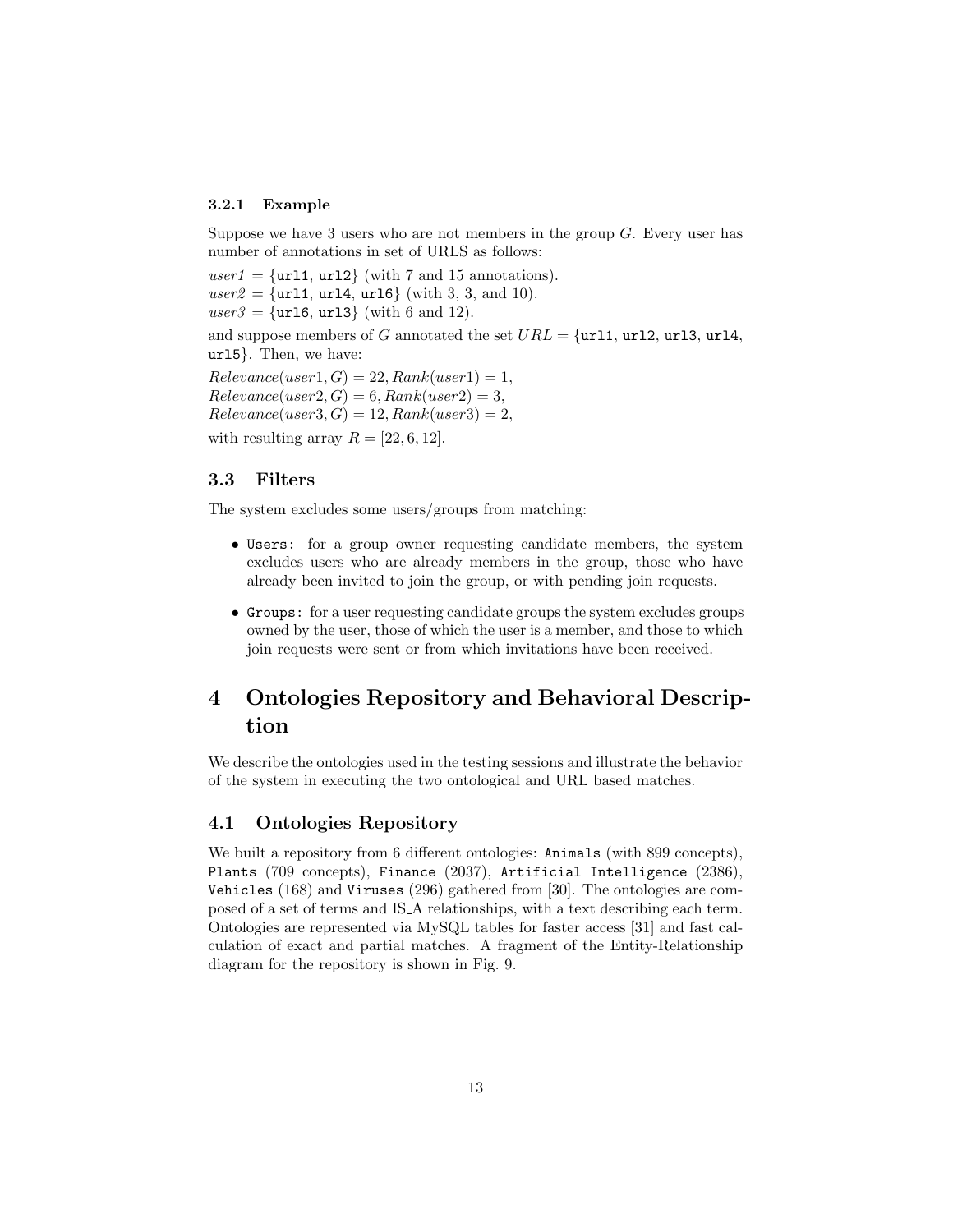

Fig. 9: A fragment of the Ontology Repository E-R Diagram.

### 4.2 Behavioral Description

Fig. 10 represents the behavioral aspect of the matching process for CMM and URL matches. The actions begin when the group's owner issues a request suggestMembers(group) to the ptl:MADCOWPortal object, which responds by executing the functions executeCMMMatch(group) and executeURLMatch(group). Both functions are executed upon the object mch:MADCOWMatcher.

When executeCMMMatch(group) is launched, mch contacts dbc:MySqlServer, launching the function loadTerms(group) that loads all terms for group. Then the execution of loadUsersTags() loads all tags for all public annotations for all users in the system, after executing a filtering process as described in 3.3. A list of tags is returned to mch and the function executeMatch(terms, tags) produces a ranked list of users, which is sent to the ptl object. In a similar way, the activation of executeURLMatch(group) causes mch to start loadURLs(group) that loads all URLs annotated by all members of the group. The mch object then executes the function loadUsersURLs() that loads all URLs annotated by all (filtered) users in the system. mch can then execute the function executeMatch(groupURLs, usersURLs) to produce a ranked list of users that is returned to the ptl object. Both lists of users are displayed to the group owner who can then select interesting users to whom to send invitations.

## 5 Working Scenario

In Fig. 11 the beta version of the MADCOW toolbar is shown, containing buttons for logging in and out of the system, reaching the system portal by the "Home" button, and controlling annotation creation and display.

A university uses MADCOW as a coordination tool for its faculty members and students. Taya is a teacher interested in several computing subjects, and she would like to direct her interest to a new field related to robotics and create a group to gather other interested members. She creates a group titled "Introduction to Robotics" and browses the existing domains by clicking the  $\bullet$  icon in front of the title of her new group, but finds out that no suitable domain exists (see Fig. 12).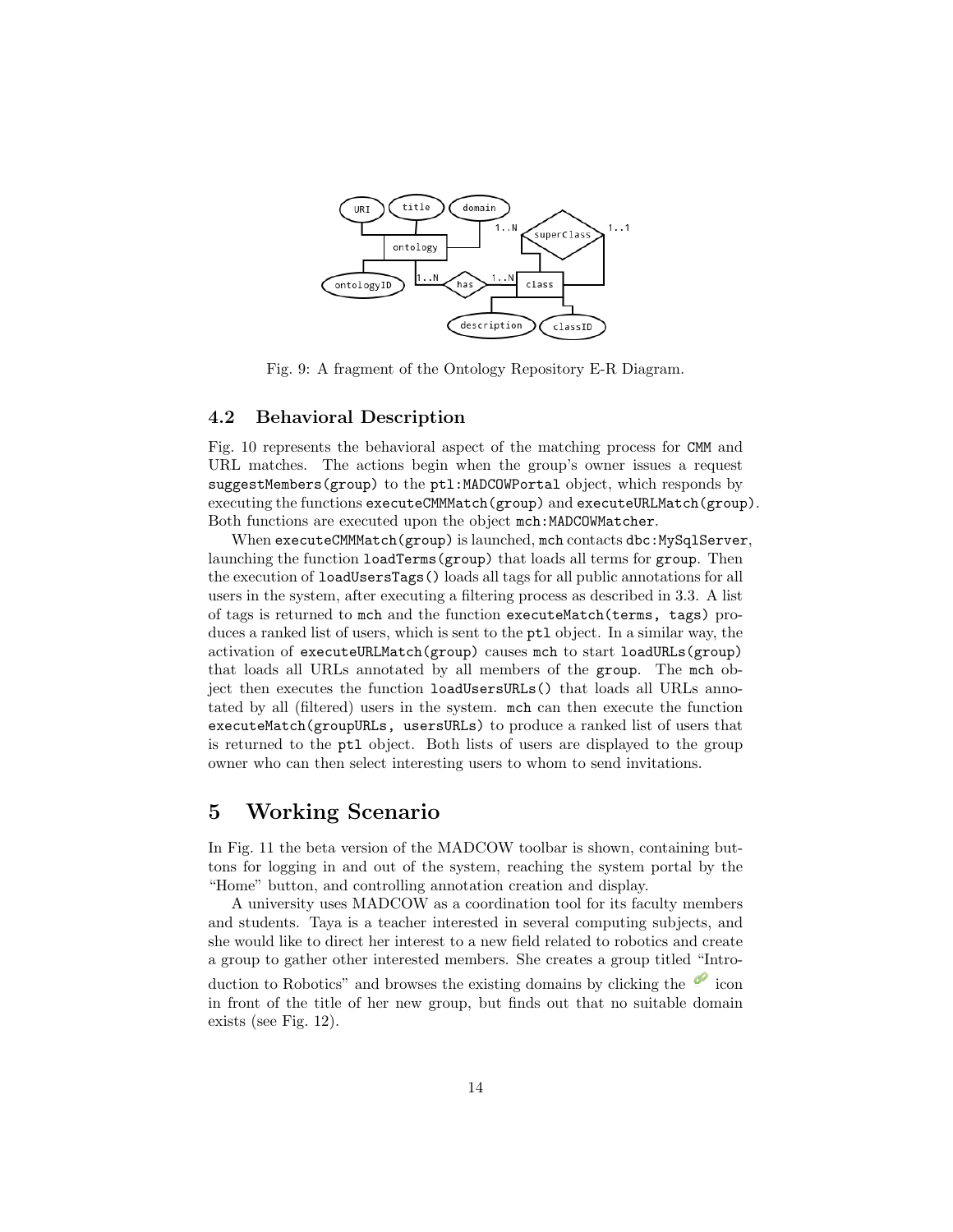

Fig. 10: CMM and URL Matches sequence diagram.

Hence, she enters relevant terms such as "robot", "place", "direction", "motion" to represent the group intent and asks the system to suggest related ontologies for this group by clicking on "Search". The system looks for the most suitable ontologies available and generates a ranked list. Taya picks the "AI" ontology and clicks on "Associate" to refer her group to this domain. The terms in the "AI" ontology become available for users to tag annotations (see Fig. 12).

Taya invites some users she knows interested in her group and who start submitting annotations to the group. After a while, Taya asks the system to suggest members for her new group by clicking the  $\mathcal{S}$  icon in front of the group title. The system performs ontology and URL matching and shows Taya a ranked list of users from the two types of matches, from which she selects and invites users<sup>10</sup>, as shown in Fig. 13.

Conversely, Daniel has created several annotations related to different subjects and would like to find interesting groups. From his portal menu, he chooses "Suggest Groups". The system looks at all his public and private annotations and matches them to all the available domains, presenting him with a ranked list of these domains with their associated groups. Fig. 14 illustrates this process.

<sup>&</sup>lt;sup>10</sup>The absence of checkboxes before the users tea and dando in the URL suggestions list is due to their presence in the first list, preventing Taya from sending duplicate requests.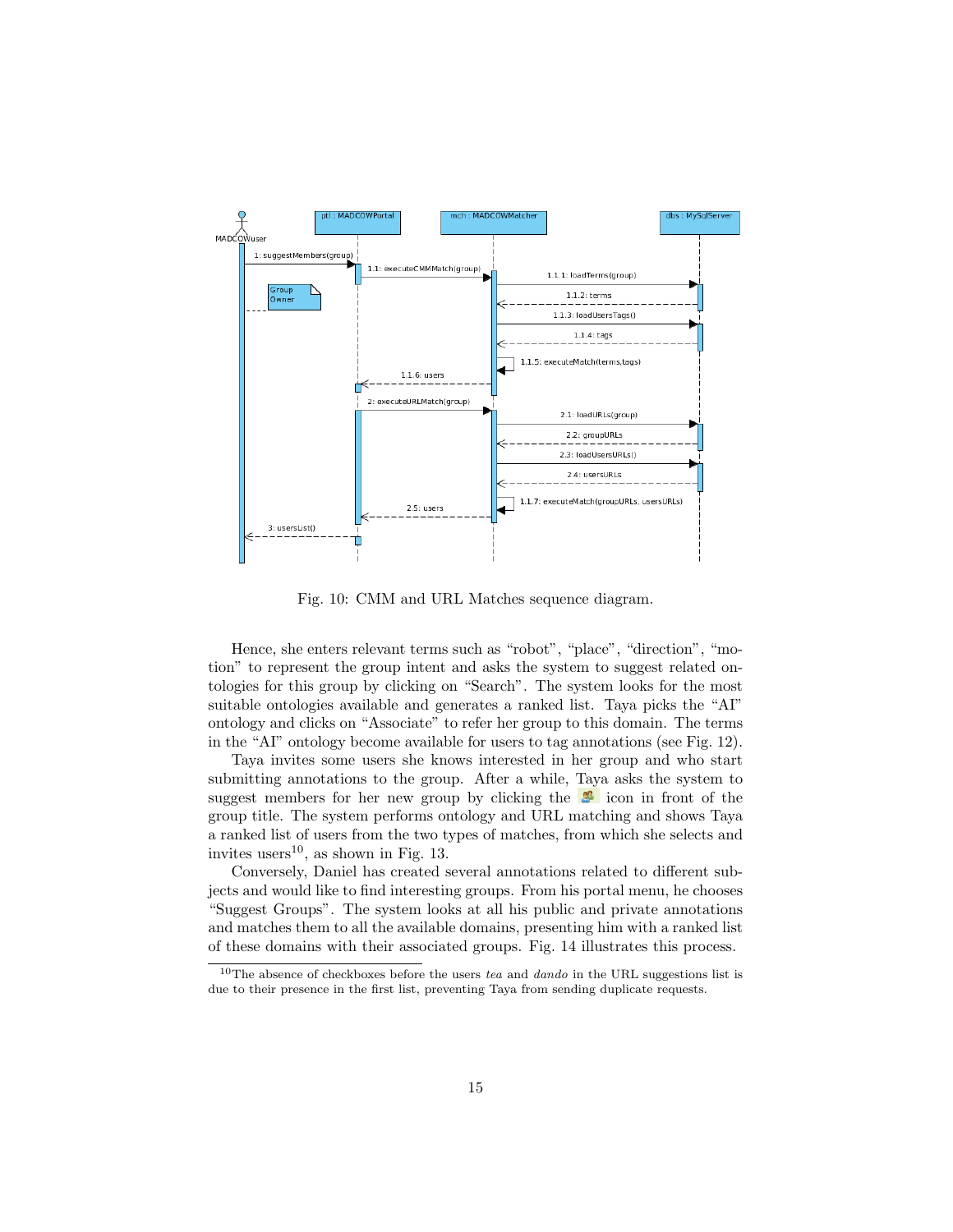|                           | <b>MADEOW</b><br>Logout Home Enable Anno.<br>Display Anno.<br>Circle<br>$\Delta$<br><b>Draw</b><br>$\overline{\phantom{a}}$ |                    |         |                      |                    |                |        |                |        |
|---------------------------|-----------------------------------------------------------------------------------------------------------------------------|--------------------|---------|----------------------|--------------------|----------------|--------|----------------|--------|
|                           | Groups $\leftarrow$ My Annotations Settings $\leftarrow$                                                                    |                    |         |                      |                    |                |        |                |        |
|                           | My groups                                                                                                                   | <b>Refer Group</b> |         | <b>Suggest Users</b> | <b>Annotations</b> | writers        |        | <b>Readers</b> |        |
|                           |                                                                                                                             |                    |         |                      |                    |                |        |                |        |
|                           |                                                                                                                             | <b>Domain</b>      | ref/rel |                      |                    | <b>Display</b> | Invite | <b>Display</b> | Invite |
| $\boldsymbol{\mathsf{x}}$ | <b>Automatic Plants Taxonomy</b>                                                                                            | plants             | P       | <u>од</u>            | ফ                  | ⋿              |        | e              |        |
| ×                         | <b>Financial Computing</b>                                                                                                  | finance            | P       | 68                   | $\sum_{i=1}^n$     | Ε              | 魚      | ≡              |        |
| $\boldsymbol{\mathsf{x}}$ | <b>Introduction to Robotics</b>                                                                                             |                    | P       |                      | ঠ                  | ⋿              | 分      | ⋿              | Ñ,     |

Fig. 11: MADCOW Toolbar.



### Or you may supply the system with set of your terms separated by commas

Terms: robot, place, direction, motion Search

Fig. 12: Taya lists available domains.

## 6 Experimental Tests

We conducted a pilot test on the matching process. 17 participants were divided into 3 disjoint sets (of numerosity 6, 6, 5). Users from the first set created 16 MADCOW groups and assigned domains to them, then manually invited participants from the second set to join the groups (creating 20 invitations). The invited participants accepted the invitations and submitted annotations to the joined groups (26 annotations). Participants in the third set submitted private and public annotations (31 annotations), associating tags of their choice with them. We asked users to annotate a set of similar websites to check URL matching (using 10 different websites). Group owners requested the system to suggest members and invitations were sent (9 invitations). Participants of the third set required the system to suggest proper groups and sent membership requests (12 requests). A first observation indicated that the average invitation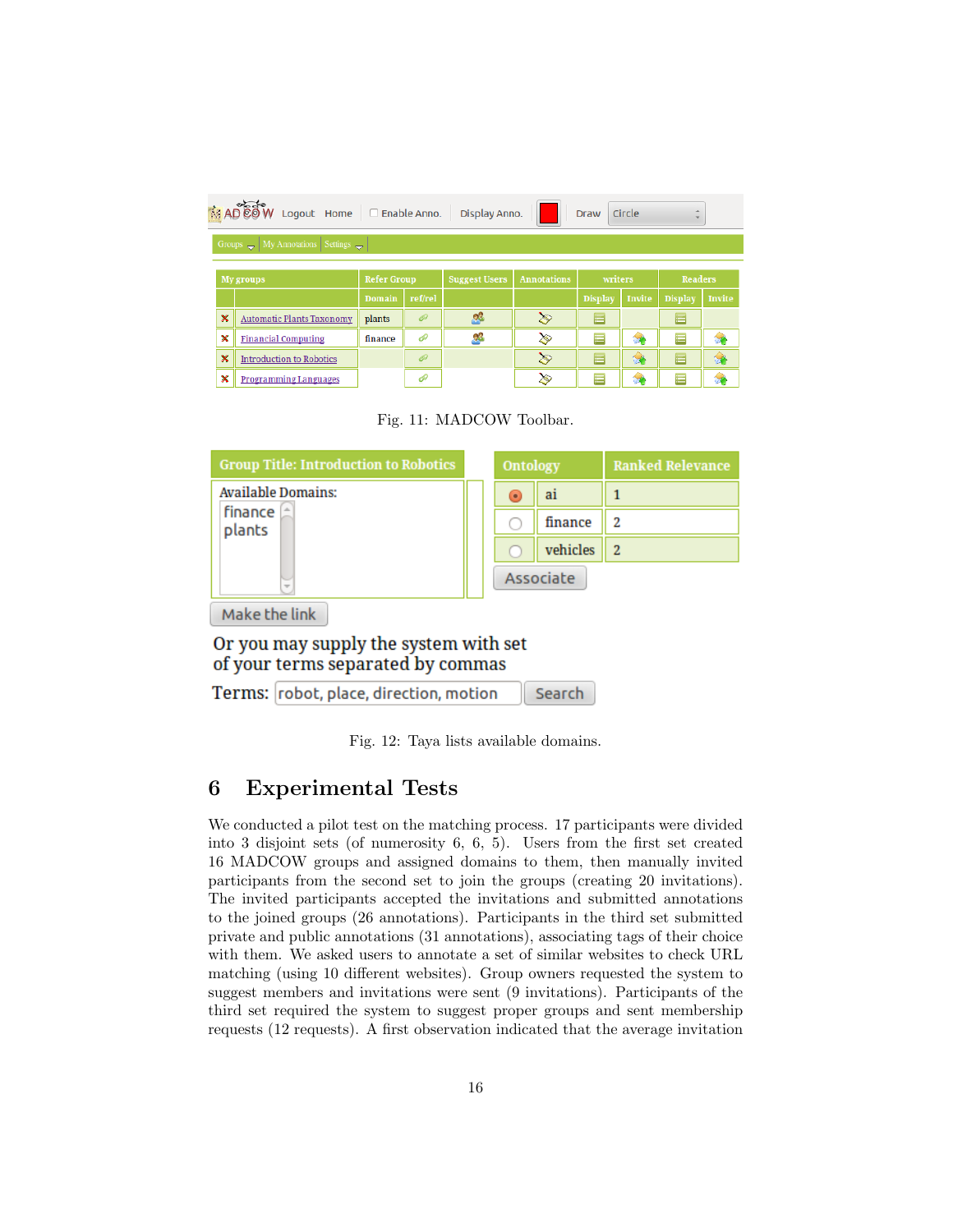| <b>Members Suggestions</b> |          |                                              |  |                         |                  |                         |
|----------------------------|----------|----------------------------------------------|--|-------------------------|------------------|-------------------------|
|                            |          | <b>Group Title: Introduction to Robotics</b> |  |                         | <b>URL Match</b> |                         |
|                            | Username | <b>Ranked Relevance</b>                      |  | <b>Username</b>         |                  | <b>Ranked Relevance</b> |
| $\blacktriangleright$      | dando    | $\mathbf{1}$                                 |  | $\overline{\mathsf{S}}$ | calvitto         |                         |
| $\blacktriangleright$      | cristina | 2                                            |  |                         | tea              | 2                       |
|                            | tea      | 3                                            |  |                         | edwardo          | 3                       |
|                            | daniel   | 3                                            |  |                         | dando            | 3                       |
|                            |          |                                              |  | Invite                  |                  |                         |

Fig. 13: Taya sends invitations to most relevant users.

|                                 | <b>Groups Suggestions:</b>                                                       |               |               |        |                         |  |
|---------------------------------|----------------------------------------------------------------------------------|---------------|---------------|--------|-------------------------|--|
| Group                           |                                                                                  |               | <b>Domain</b> |        | <b>Ranked Relevance</b> |  |
|                                 | <b>Financial Computing</b>                                                       |               | finance       |        | 1                       |  |
|                                 | <b>Automatic Plants Taxonomy</b>                                                 |               |               | plants | 2                       |  |
|                                 | <b>Introduction to Robotics</b>                                                  |               | ai            |        | 3                       |  |
|                                 | Suggestions of groups containing annotations<br>on URLS of interest to the user: |               |               |        |                         |  |
| <b>Group</b>                    |                                                                                  | <b>Domain</b> |               |        | <b>Ranked Relevane</b>  |  |
| <b>Introduction to Robotics</b> |                                                                                  | ai            |               |        |                         |  |
|                                 | Send join request                                                                |               |               |        |                         |  |

Fig. 14: List of the most relative groups for Daniel.

duration for group owners of the whole process – obtaining user suggestions / selecting users / sending invitations – was decreased to 10.6 seconds from the 99.25 seconds required in average for the manual process.

Despite the observation of the decrease in time and effort consumed in joining groups and the increase in groups-users relevancy, we identify the following threats to the validity of the the pilot study:

- 1. Lack of participants from different disciplines (all participants were related to computer science).
- 2. Using only 6 ontologies limits group diversity, even though they reflected quite different domains.
- 3. Group owners could have a bias towards specific kinds of group related to their interests.
- 4. The annotation tags might not be relevant to the actual contents of the annotation.

It is to be observed, however, that the latter two phenomena might be common also in real-life usage of the system.

After the test, we asked participants to fill a questionnaire to test the usability and understandability of groups-users matching. Questions are divided into two groups: for groups' owners and for users. We report on some of these results in Tables 3-7, and also illustrate them in Figs. 15-19.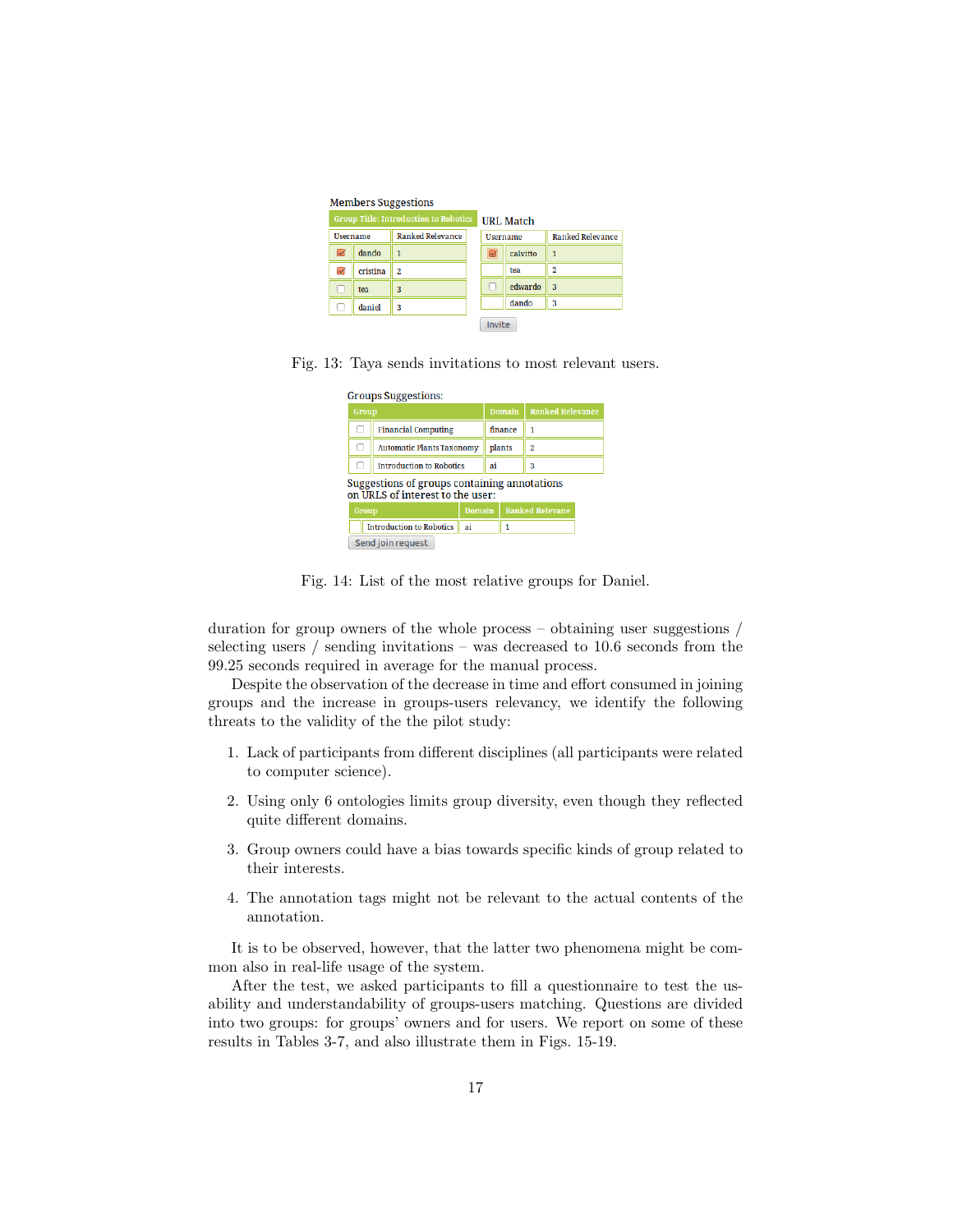### As a group owner:

- 1. How do you find the Domain-Group referring process?
- 2. How do you find the Users-to-Group suggestion process?
- 3. Are you satisfied with the results of "members suggestions"?
- 4. What do you recommend for joining your group?
- 5. Which ranked domain did you choose (in group-domain reference)?
- 6. Which ranked user did you choose (in members suggestion)?

### As a user:

- 7. How do you find the Group-to-User suggestion process?
- 8. Are you satisfied with the results of "groups suggestions"?
- 9. What do you prefer?
- 10. Which ranked group did you choose (in group suggestion)?

| Question#       |        | .,      |        |
|-----------------|--------|---------|--------|
| Easy            | 94.12% | 88.24\% | 94.12% |
| Moderately Hard | 5.88%  | 5.88%   | 5.88%  |
| Hard            | $0\%$  | $0\%$   | $0\%$  |
| Vague           | 0%     | 5.88%   | 0%     |

Table 3: Percentage answers values for questions 1, 2 and 7.

Table 3 and Fig. 15 show the percentage of answers for testing the understandability of the process of referring groups to domains and of the matching process for both owners and users. We observe that most participants find it easy.

| Question#                 |              |
|---------------------------|--------------|
| Manual                    | 11.76%       |
| Members' Suggestions      | 70.65%       |
| <i>Join Requests</i>      | $\mathbf{U}$ |
| <i>System Suggestions</i> | $17.65\%$    |

Table 4: Percentage answers for questions 4.

Table 4 and Fig. 16 illustrate the percentage of answers of owners for the preferred method of joining to their groups. A high percentage is noticed for the Members' Suggestions option, reflecting the owners' preference to use the system ability to suggest members for their groups as a result of the matching between their groups and system users.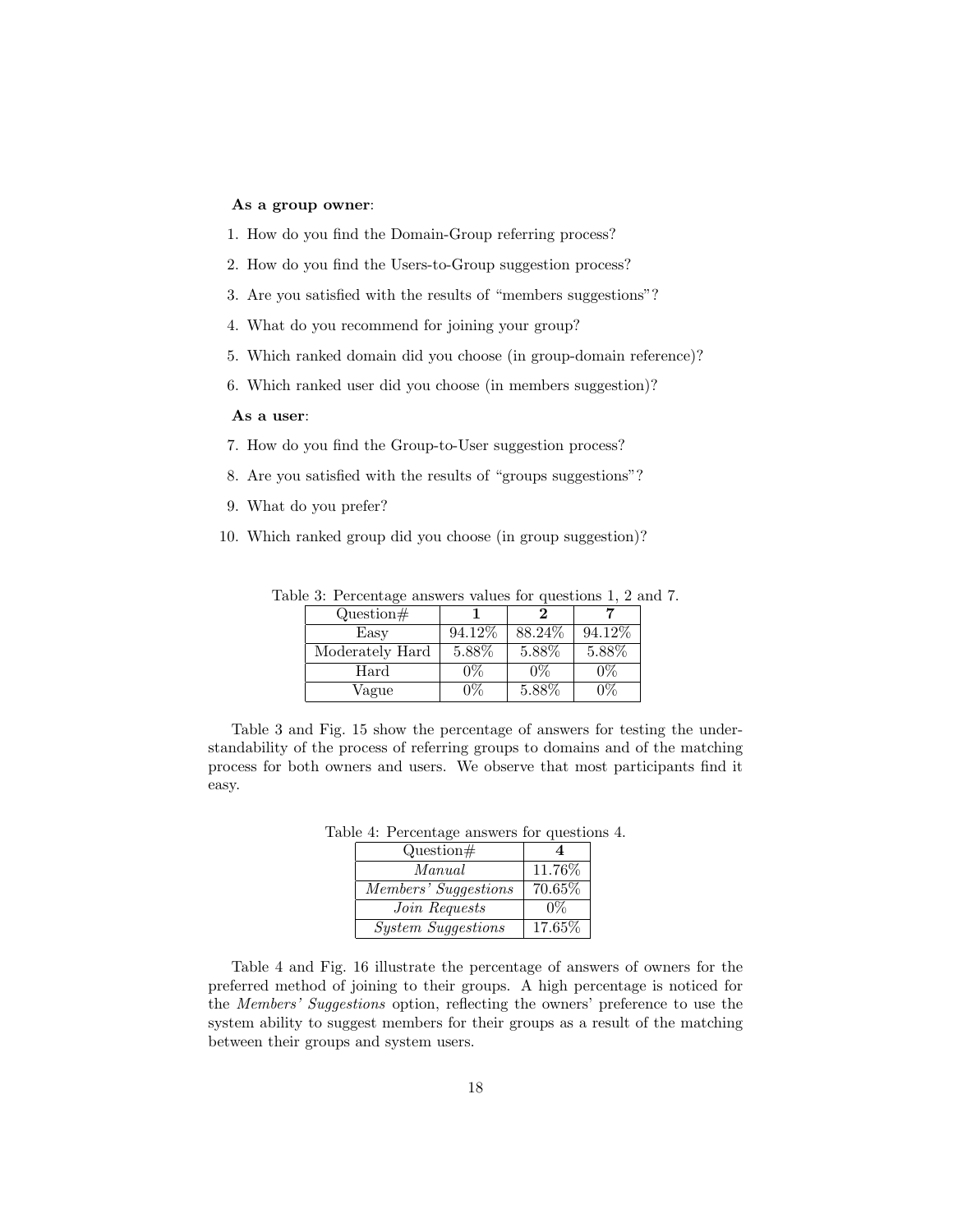

Fig. 15: Table 3 data representation.

| Question# |         | 6      | 10   |
|-----------|---------|--------|------|
| First     | 82.35\% | 82.35% | 100% |
| Second    | 17.65%  | 17.65% | 0%   |
| No Choice | ገሟ      |        |      |

Table 5: Percentage answers values for questions 5, 6 and 10.

In this test, we wanted to know the preferences of participants with respect to the methods for selecting users and/or groups from the generated ranked lists. Table 5 and Fig. 17 illustrate that most of participants selected the groups / users suggested as first by the matching process, thus indicating the validity of the matching algorithm.

Table 6: Percentage answers values for questions 3 and 8.

| Question# |          |         |
|-----------|----------|---------|
| Yes       | 94.12\%  | $100\%$ |
| V٥        | $5.88\%$ |         |

In measuring the amount of satisfaction with the results of generated ranked lists, we obtained good indications from participants. Table 6 and Fig. 18 present these results.

Finally, Table 7 and Fig. 19 highlight that most of the users prefer to use the ability of the system to suggest proper groups for them rather than using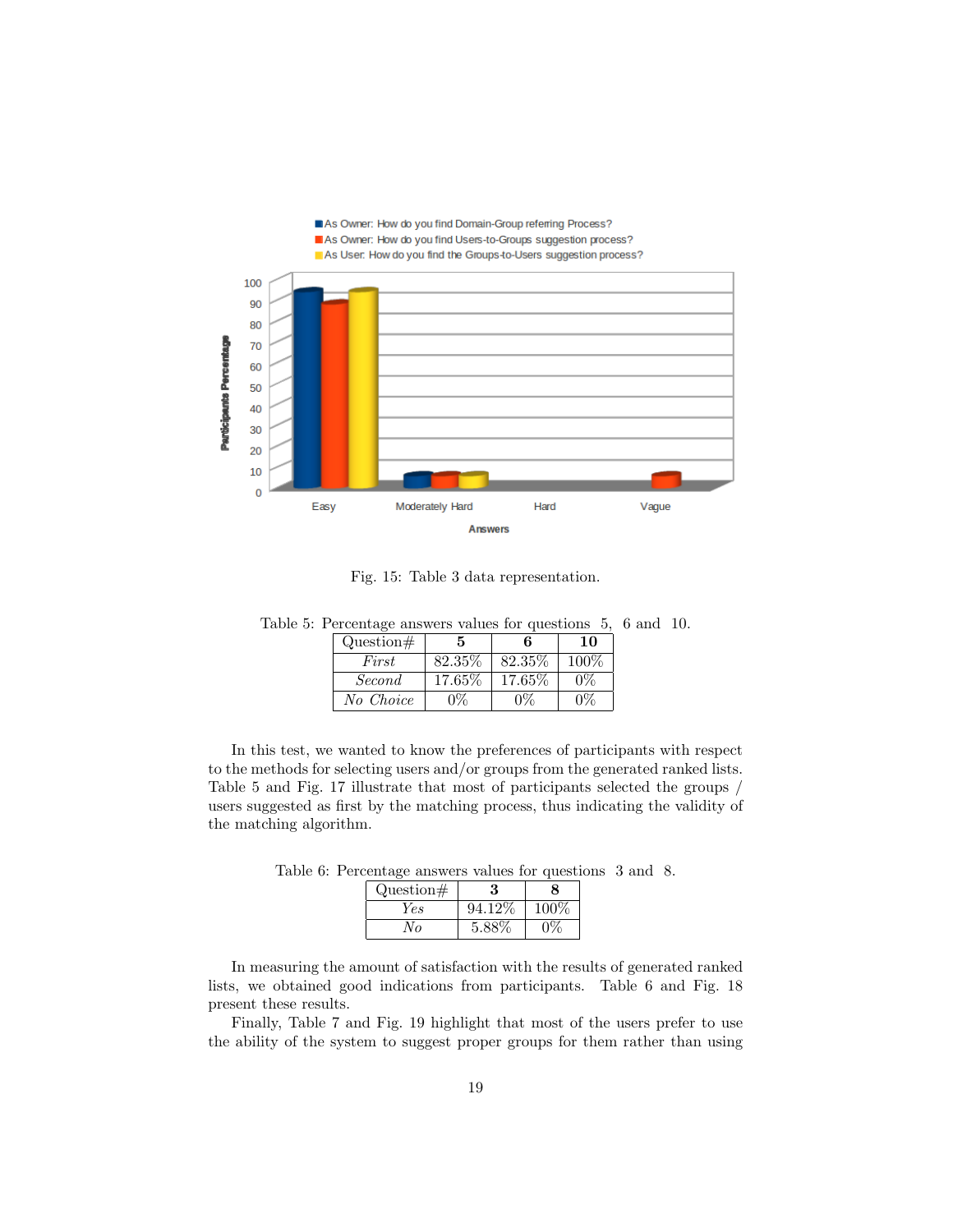

Fig. 16: Table 4 data representation.

Table 7: Percentage answers values for questions 9.

| Question#                                                    |            |
|--------------------------------------------------------------|------------|
| 23.53%<br>Searching for a group, then send join request      |            |
| Use system groups suggestion feature, then send join request | $ 76.47\%$ |

the ordinary and manual method of groups joining.

## 7 Conclusions and future work

Ontologies have been introduced to the MADCOW annotation system to complement the notion of group, and tools to find matches between groups and potentially interested users have been realised. Ontologies are used to represent domain knowledge relevant to the formation of MADCOW groups. The ontology associated with a domain provides terms which can be used as tags for annotations posted to groups referring to that domain, facilitating a better structuring of the knowledge shared within the group. Tools for facilitating the retrieval of interested users (or of interesting groups) are provided based on matches between tags freely used by submitters of annotations and terms contained in the different ontologies integrated in the MADCOW system.

Referring MADCOW groups with universal knowledge representatives and matching them with users helped mitigate the time, effort and irrelevance problems. This improvement introduced a novel way to enhance the group joining process in an annotation system and improves the process of attracting inter-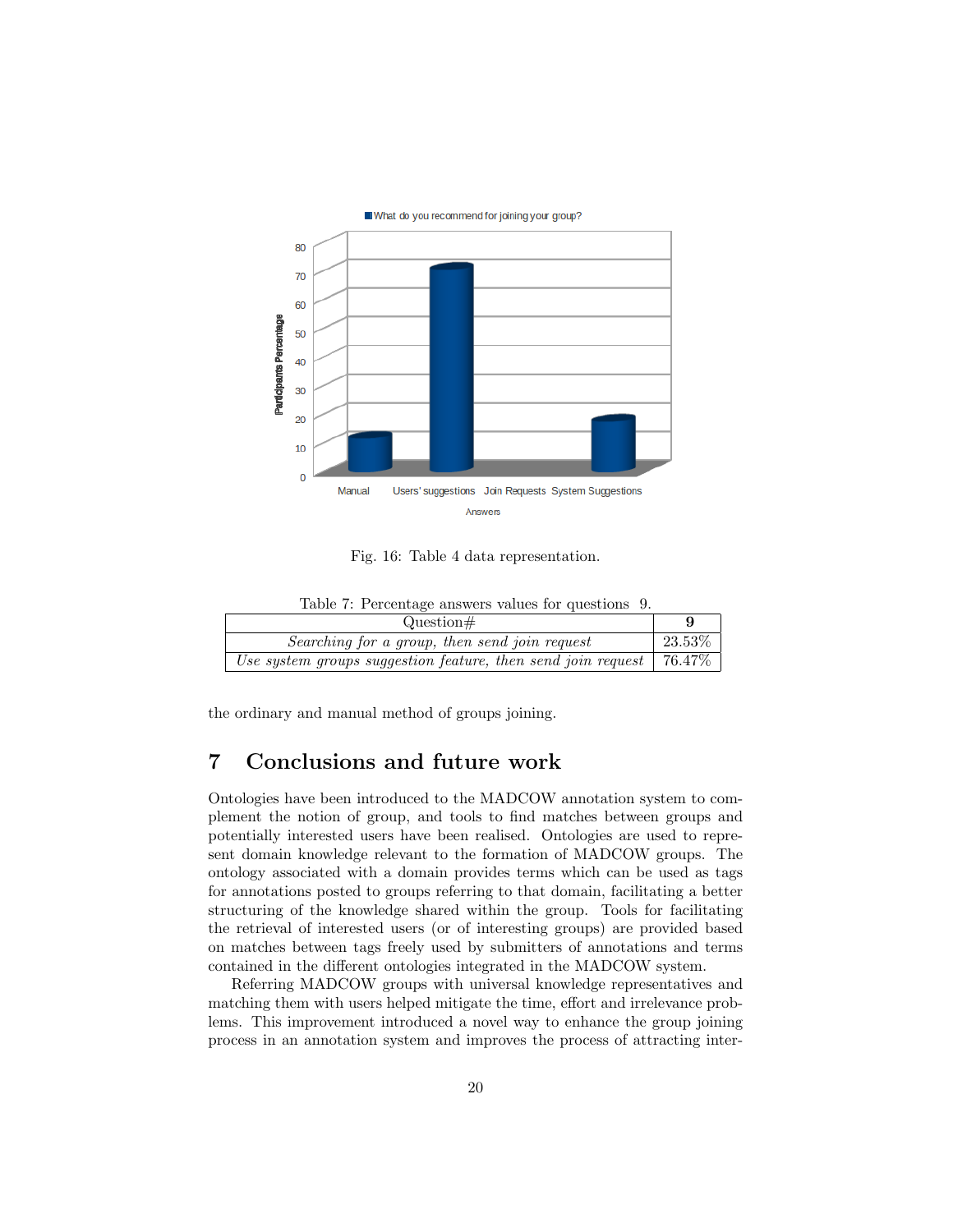

Fig. 17: Table 5 data representation.

esting users to relevant groups.

As future work, we plan to proceed with deeper experimental investigation and explore possible enhancements to the use of CMM for relevance analysis. An interesting avenue seems to be its integration with ontology quality measures, e.g. the density measure that takes into account the amount of ontology coverage for a given term. We will also explore the possibility of allowing a group to be associated with several ontologies, and verify its impact on groups-users matching.

## References

- [1] P. Bottoni, R. Civica, S. Levialdi, L. Orso, E. Panizzi, and R. Trinchese, "Madcow: a multimedia digital annotation system," in Proc. AVI'04. ACM, 2004, pp. 55–62.
- [2] D. Avola, P. Bottoni, and R. Genzone, "Light-weight composition of personal documents from distributed information," in Proc. IS-EUD 2011, ser. LNCS, M. Costabile, Y. Dittrich, G. Fischer, and A. Piccinno, Eds. Springer Berlin / Heidelberg, 2011, vol. 6654, pp. 221–226. [Online]. Available: http://dx.doi.org/10.1007/978-3-642-21530-8 17
- [3] R. Heck, S. Luebke, and C. Obermark, "A Survey of Web Annotation Systems," 2008. [Online]. Available: http://www.math.grin.edu/∼rebelsky/ Blazers/Annotations/Summer1999/Papers/survey paper.html
- [4] D. Bargeron, J. Grudin, A. Gupta, E. Sanocki, F. Li, and S. Leetiernan,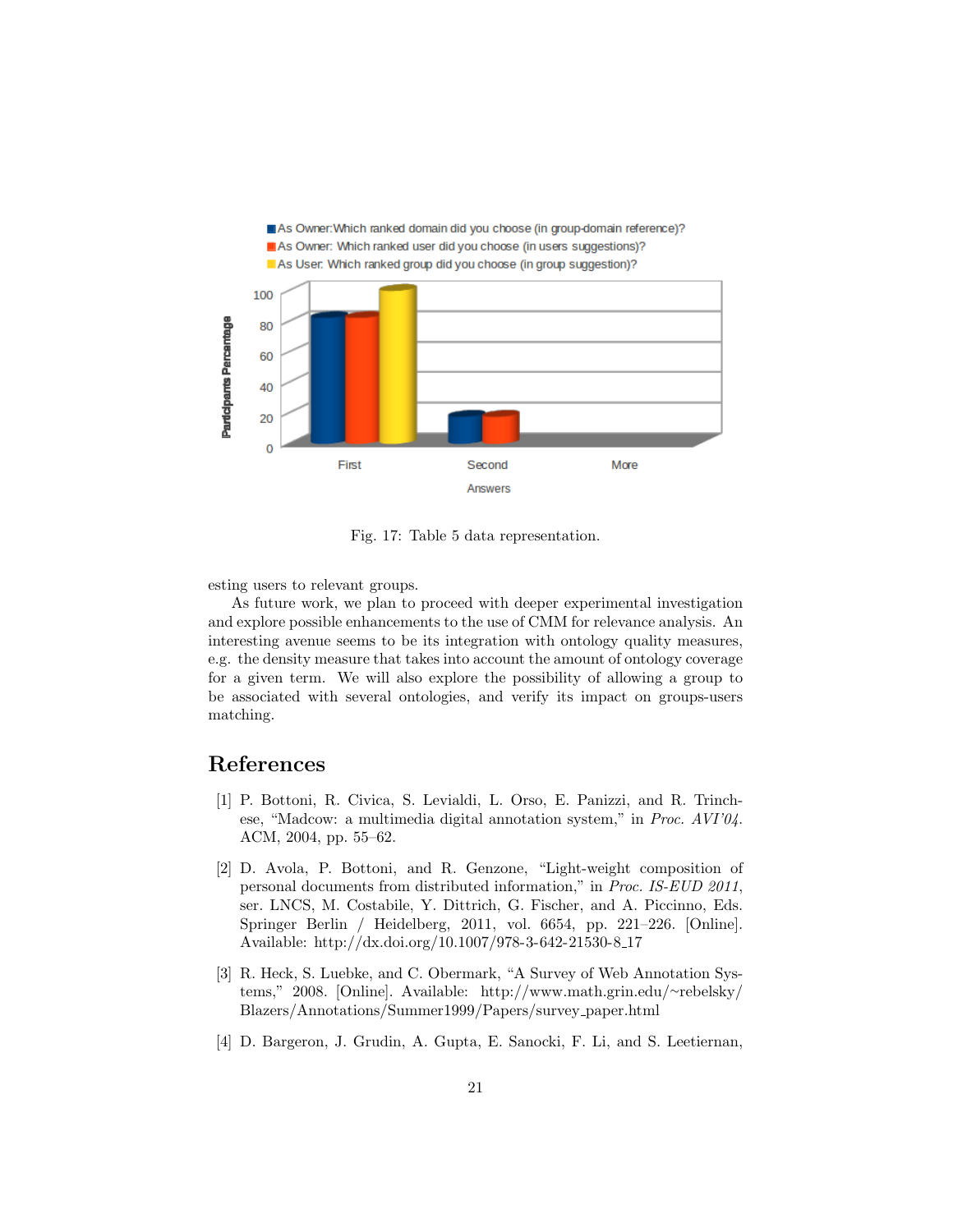

Fig. 18: Table 6 data representation.

"Asynchronous collaboration around multimedia applied to on-demand education," J. Manage. Inf. Syst., vol. 18, no. 4, pp. 117–145, Mar. 2002. [Online]. Available: http://dl.acm.org/citation.cfm?id=1289722.1289729

- [5] A. Sakar and G. Ercetin, "Effectiveness of hypermedia annotations for foreign language reading," Journal of Computer Assisted Learning, vol. 21, no. 1, pp. 28–38, 2005. [Online]. Available: http://dx.doi.org/10.1111/j. 1365-2729.2005.00108.x
- [6] Y.-S. Lai, H.-H. Tsai, and P.-T. Yu, "Integrating annotations into a dual-slide powerpoint presentation for classroom learning." Educational Technology & Society, vol. 14, no. 2, pp. 43–57, 2011. [Online]. Available: http://dblp.uni-trier.de/db/journals/ets/ets14.html#LaiTY11a
- [7] D. Avola, P. Bottoni, M. Laureti, S. Levialdi, and E. Panizzi, "Managing groups and group annotations in madcow," in Proc. DNIS 2010, ser. LNCS, vol. 5999, 2010, pp. 194–209.
- [8] C. Brewster, K. O'Hara, S. Fuller, Y. Wilks, E. Franconi, M. A. Musen, J. Ellman, and S. B. Shum, "Knowledge representation with ontologies: The present and future," IEEE Intelligent Systems, pp. 72–81, January 2004. [Online]. Available: http://eprints.soton.ac.uk/262481/
- [9] B. Chandrasekaran, J. R. Josephson, and V. Benjamins, "What are ontologies, and why do we need them?" IEEE Intelligent Systems, vol. 14, no. 1, pp. 20–26, Jan. 1999. [Online]. Available: http://dx.doi.org/10.1109/5254.747902
- [10] R. Gil, A. Borges, and L. Contreras, "Shared ontologies to increase systems interoperatibiliy in university institutions," in Proc. IMCSIT 2007, 2007,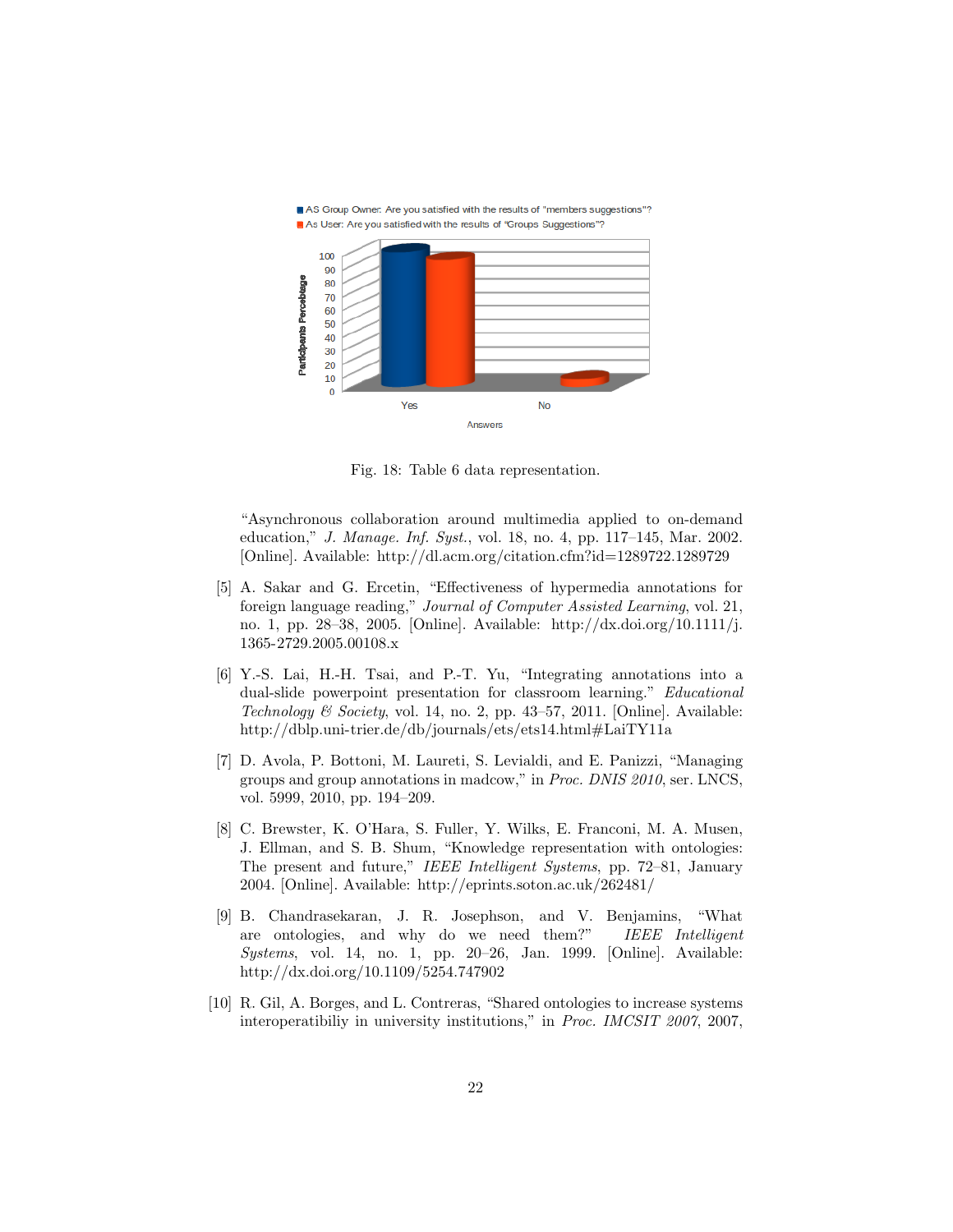

Fig. 19: Table 7 data representation.

pp. 799–808. [Online]. Available: http://www.proceedings2007.imcsit.org/ pliks/126.pdf

- [11] D. Vallet, M. Fernndez, and P. Castells, "An ontology-based information retrieval model," in Proc. ESWC 2005. Springer, 2005, pp. 455–470.
- [12] Y. Zhang, W. Vasconcelos, and D. Sleeman, "Ontosearch: An ontology search engine," in Research and Development in Intelligent Systems XXI, M. Bramer, F. Coenen, and T. Allen, Eds. Springer London, 2005, pp. 58–69. [Online]. Available: http://dx.doi.org/10.1007/1-84628-102-4 5
- [13] RDF Working Group, "RDF/XML Syntax Specification (Revised)," http://www.w3.org/TR/2004/REC-rdf-syntax-grammar-20040210/, OMG, Tech. Rep., 2004.
- [14] OWL Working Group, "OWL Web Ontology Language," http://www.w3.org/TR/2004/REC-owl-guide-20040210/, OMG, Tech. Rep., 2004.
- [15] H. Alani, C. Brewster, and N. Shadbolt, "Ranking ontologies with aktiverank," in Proc. ISWC'06. Springer, 2006, pp. 5–9.
- [16] J. Paralic and I. Kostial, "Ontology-based information retrieval," in Proc. IIS 2003, 2003, pp. 23–28.
- [17] R. Braga, C. Werner, and M. Mattoso, "Using ontologies for domain information retrieval," in Proc. DEXA 2000, 2000, pp. 836–840.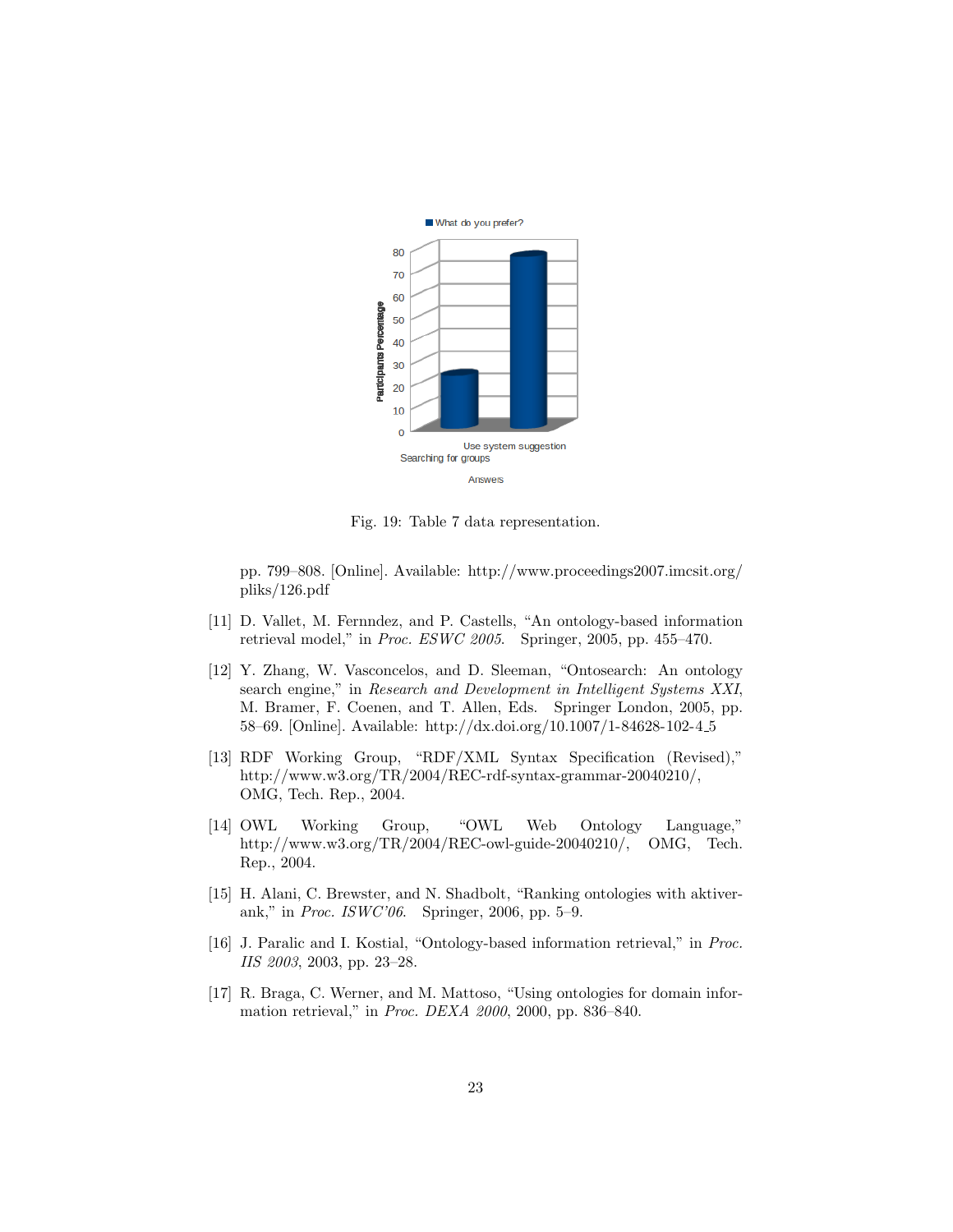- [18] C. Patel, J. Cimino, J. Dolby, A. Fokoue, A. Kalyanpur, A. Kershenbaum, L. Ma, E. Schonberg, and K. Srinivas, "Matching patient records to clinical trials using ontologies," in Proc. ISWC'07/ASWC'07. Berlin, Heidelberg: Springer-Verlag, 2007, pp. 816–829.
- [19] S. Park, W. Kim, S. Lee, and S. Bang, "Product matching through ontology mapping in comparison shopping," in *Proc. iiWAS 2006*, ser. books@ocg.at, vol. 214. Austrian Computer Society, 2006, pp. 39–49.
- [20] H. Tangmunarunkit, S. Decker, and C. Kesselman, "Ontology-based resource matching in the grid - the grid meets the semantic web," in Proc. ISWC 2003, ser. LNCS, vol. 2870, 2003, pp. 706–721.
- [21] M. Fazel-Zarandi and M. Fox, "Reasoning about skills and competencies," in CProc. PRO-VE 2010, ser. IFIP AICT. Springer Berlin Heidelberg, 2010, vol. 336, pp. 372–379.
- [22] I. Cantador, P. Castells, D. Vallet, and E. Politcnica, "Enriching group profiles with ontologies for knowledge-driven collaborative content retrieval," in Proc. STICA 2006 at WETICE 2006, 2006, pp. 358–363.
- [23] V. Cord`ı, P. Lombardi, M. Martelli, and V. Mascardi, "An ontology-based similarity between sets of concepts," in Proc. WOA 2005. Pitagora Editrice, 2005, pp. 16–21.
- [24] Y. Li, D. Mclean, Z. Bandar, J. O"Shea, and K. Crockett, "Sentence similarity based on semantic nets and corpus statistics," Knowledge and Data Engineering, IEEE Transactions on, vol. 18, no. 8, pp. 1138–1150, 2006.
- [25] S. K. Rhee, J. Lee, and M. woong Park, "M.w.: Ontology-based semantic relevance measure," in Proc. 1st Int. Wks. on Semantic Web and Web 2.0 in Architectural, Product and Engineering Design, 2007.
- [26] I. Trestian, S. Ranjan, A. Kuzmanovic, and A. Nucci, "Measuring serendipity: connecting people, locations and interests in a mobile 3g network," in Proceedings of the 9th ACM SIGCOMM conference on Internet measurement conference, ser. IMC '09. New York, NY, USA: ACM, 2009, pp. 267–279. [Online]. Available: http: //doi.acm.org/10.1145/1644893.1644926
- [27] D. Avola, P. Bottoni, and A. Hawash, "Using ontologies for users-groups matching in an annotation system," in Computer Science and Information Technology (CSIT), 2013 5th International Conference on, 2013, pp. 38–44.
- [28] A. Hawash, "Introducing groups to an annotation system," in CHItaly2013, Trento, 16-19 September, 2013.
- [29] D. Avola, P. Bottoni, and A. Hawash, "Groups-users matching in an annotation system using ontologies (class match measure)," in CHItaly2013, Trento, 16-19 September, 2013.